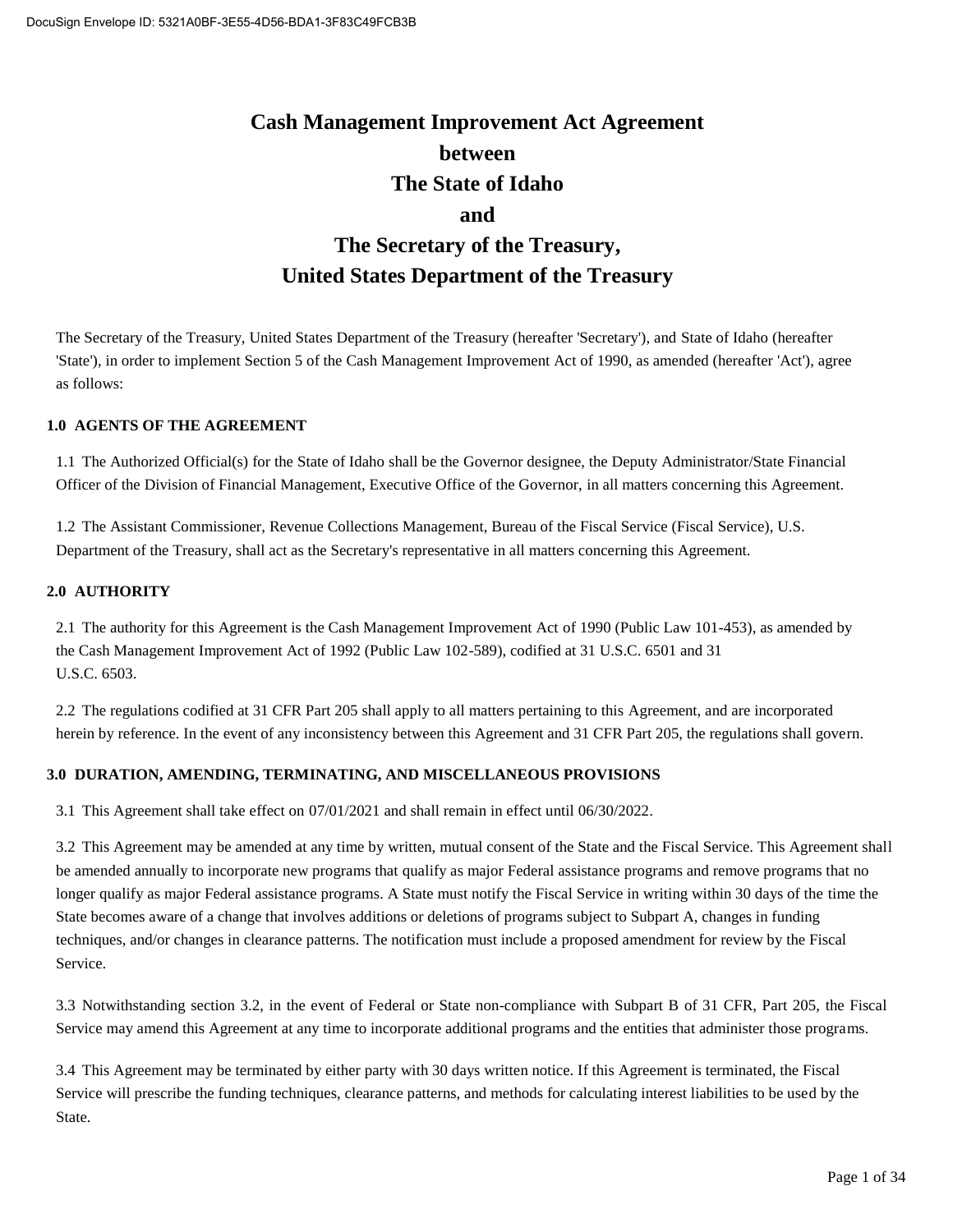#### **4.0 PROGRAMS COVERED**

4.1 The State's threshold and its major Federal assistance programs shall be determined based on the Single Audit Report for fiscal year ending 06/30/2020.

All major Federal assistance programs shall be covered by this Agreement, unless otherwise specified in section 4.4 of this Agreement.

4.2 The State's threshold for major Federal assistance programs is \$9,500,000.

The following programs meet or exceed the threshold and are not excluded in Section 4.4:

| <b>CFDA</b> | Program Name                                                                              |  |  |
|-------------|-------------------------------------------------------------------------------------------|--|--|
| 10.551      | Supplemental Nutrition Assistance Program                                                 |  |  |
| 10.553      | School Breakfast Program                                                                  |  |  |
| 10.555      | National School Lunch Program                                                             |  |  |
| 10.557      | Special Supplemental Nutrition Program for Women, Infants, and<br>Children                |  |  |
| 10.561      | State Administrative Matching Grants for the Supplemental<br>Nutrition Assistance Program |  |  |
| 12.400      | Military Construction, National Guard                                                     |  |  |
| 12.401      | National Guard Military Operations and Maintenance (O&M)<br>Projects                      |  |  |
| 14.228      | <b>Community Development Block Grants/State's Program</b>                                 |  |  |
| 15.611      | <b>Wildlife Restoration</b>                                                               |  |  |
| 16.575      | Crime Victim Assistance                                                                   |  |  |
| 17.225F     | Unemployment Insurance -- Federal Benefit Account and<br><b>Administrative Costs</b>      |  |  |
| 17.225S     | Unemployment Insurance -- State Benefit Account                                           |  |  |
| 20.205      | Highway Planning and Construction                                                         |  |  |
| 64.015      | Veterans State Nursing Home Care                                                          |  |  |
| 66.468      | Capitalization Grants for Drinking Water Revolving Fund                                   |  |  |
| 84.010      | Title I Grants to Local Educational Agencies                                              |  |  |
| 84.027      | Special Education -- Grants to States                                                     |  |  |
| 84.126      | Rehabilitation Services -- Vocational Rehabilitation Grants to<br><b>States</b>           |  |  |
| 84.367      | <b>Improving Teacher Quality State Grants</b>                                             |  |  |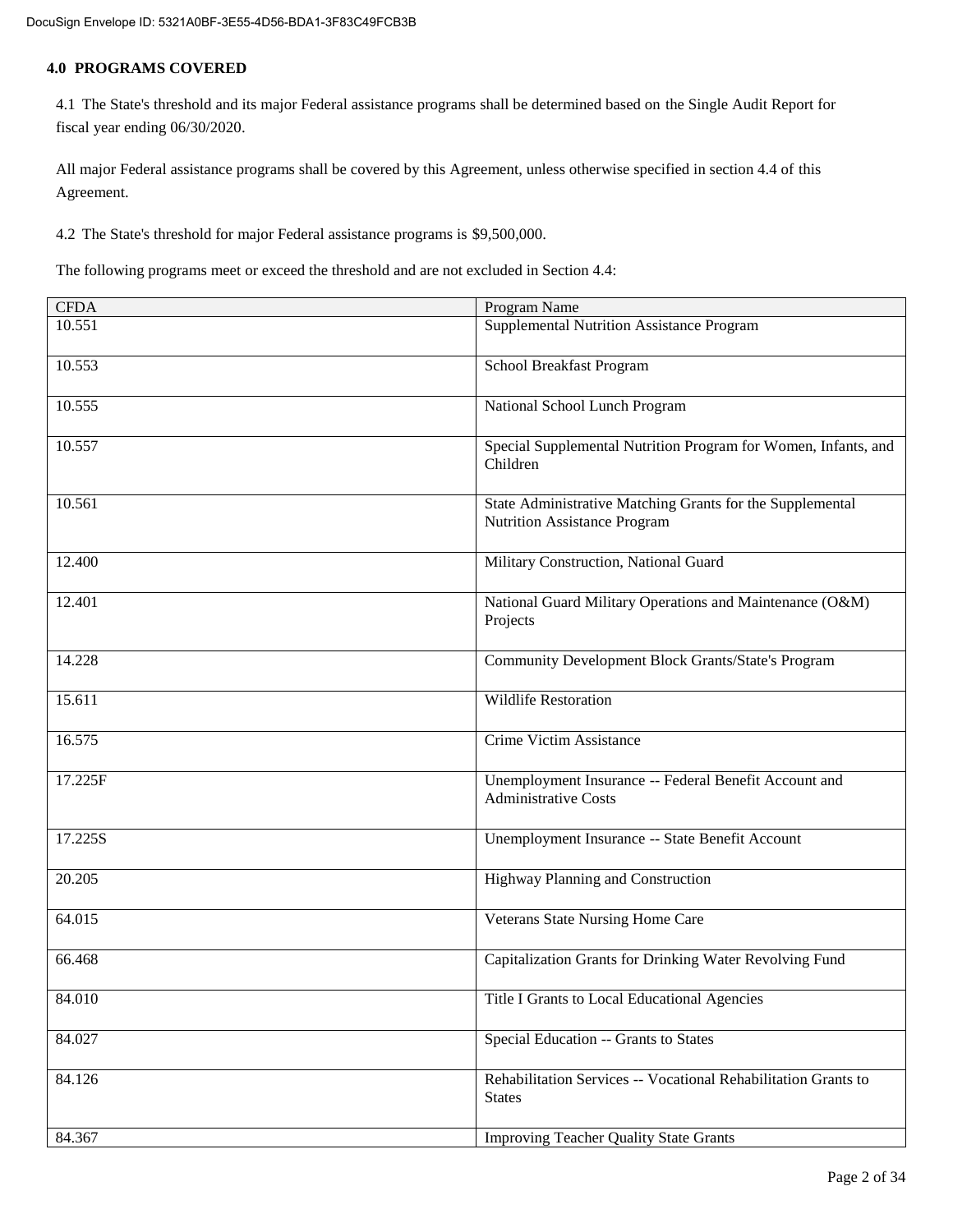| 93.558 | Temporary Assistance for Needy Families                                           |
|--------|-----------------------------------------------------------------------------------|
| 93.563 | <b>Child Support Enforcement</b>                                                  |
| 93.568 | Low-Income Home Energy Assistance                                                 |
| 93.575 | Child Care and Development Block Grant                                            |
| 93.596 | Child Care Mandatory and Matching Funds of the Child Care and<br>Development Fund |
| 93.658 | Foster Care -- Title IV-E                                                         |
| 93.659 | <b>Adoption Assistance</b>                                                        |
| 93.767 | Children's Health Insurance Program                                               |
| 93.778 | Medical Assistance Program                                                        |
| 96.001 | Social Security -- Disability Insurance                                           |

4.3 The following programs fall below the State's threshold but have been required to be covered by Fiscal Service in accordance with the non-compliance provisions of Subpart B of 31 CFR Part 205:

There are currently no programs listed for Section 4.3.

4.4 The following programs exceed the State's threshold but have been excluded from coverage for the reason indicated:

| <b>CFDA</b> | Program Name               | <b>Exclusion Reason</b> |
|-------------|----------------------------|-------------------------|
| 84.063      | Federal Pell Grant Program | Non-State               |
| 93.268      | <b>Immunization Grants</b> | Non-Cash                |

#### **5.0 ENTITIES COVERED**

5.1 State agencies and instrumentalities that meet the definition of a State per 31 CFR Part 205, shall be subject to the terms of this Agreement. The following is a list of such entities that administer funds under the programs listed in Section 4.0 of this Agreement:

Commission for the Blind and Visually Impaired

Department of Commerce

Department of Environmental Quality

Department of Fish and Game

Department of Health and Welfare

Department of Labor

Division of Military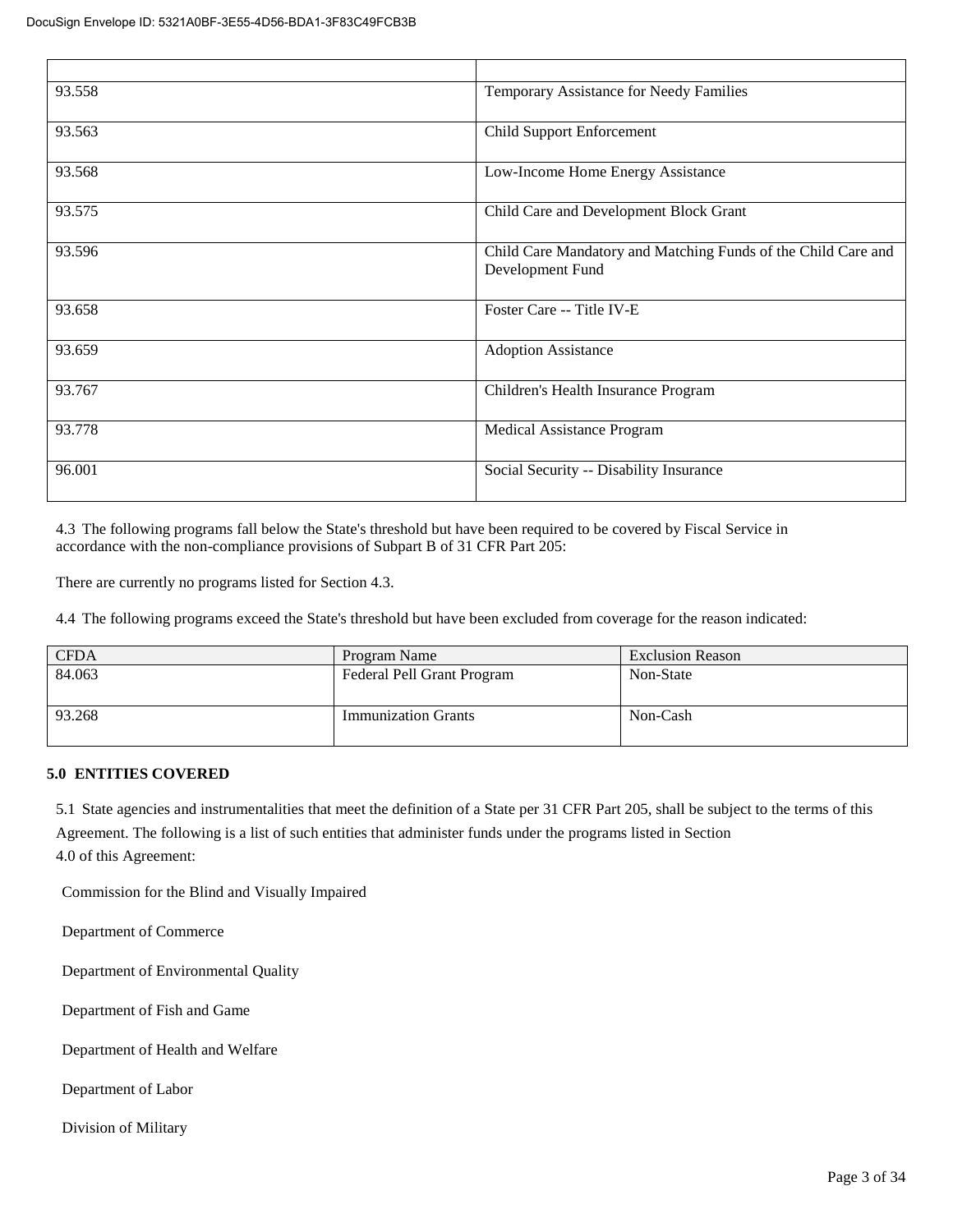Division of Veterans Services

Idaho Division of Vocational Rehabilitation

Idaho Transportation Department

Superintendent of Public Instruction

5.2 Entities that meet the definition of a Fiscal Agent per 31 CFR Part 205 shall be subject to the terms of this Agreement. The following is a list of Fiscal Agents that administer funds under the programs listed in the Section 4.0 of this Agreement:

| <b>Fiscal Agent</b> | <b>CFDA</b> | Program Name                                                                                 |  |
|---------------------|-------------|----------------------------------------------------------------------------------------------|--|
| Solutran & FIS      | 10.557      | Special Supplemental Nutrition Program<br>for Women, Infants, and Children                   |  |
| <b>FIS</b>          | 10.561      | State Administrative Matching Grants for<br>the Supplemental Nutrition Assistance<br>Program |  |
| <b>FIS</b>          | 93.558      | Temporary Assistance for Needy Families                                                      |  |

#### **6.0 FUNDING TECHNIQUES**

#### 6.1 General Terms

6.1.1 The State shall request Federal funds in accordance with the appropriate cut-off times shown in Exhibit I to ensure funds will be received and credited to a State account by the times specified in the funding techniques. Exhibit I is incorporated by reference herein.

6.1.2 The State shall schedule the receipt of Federal funds such that the funds are received and credited to a State account in accordance with the clearance patterns specified in Exhibit II - List of State Clearance Patterns. Exhibit II is incorporated by reference herein.

6.1.3 In instances where the receipt of funds is scheduled for a Saturday, the State shall request funds for deposit on Friday. In instances where the receipt of funds is scheduled for a Sunday, the State shall request funds for deposit on Monday. In instances where the receipt of Federal funds is scheduled for deposit on a day when the State is not open for business, the State shall request funds for deposit the day following the scheduled day; in instances where the receipt of Federal funds is scheduled for deposit on a day when the Federal Government is not open for business, the State shall request funds for deposit the day prior to the scheduled day.

#### 6.1.4 Estimates and Reconciliation of Estimates:

Where estimated expenditures are used to determine the amount of the drawdown, the State will indicate in the terms of the State unique funding technique how the estimated amount is determined and when and how the State will reconcile the difference between the estimate and the State's actual expenditures.

#### 6.1.5 Supplemental Funding:

Unless otherwise defined by program rules, Supplemental Funding is the award of additional funds to provide for an increase in costs due to unforeseen circumstances.

The State will comply with all Federal program agency policies and procedures for requesting supplemental grant funding.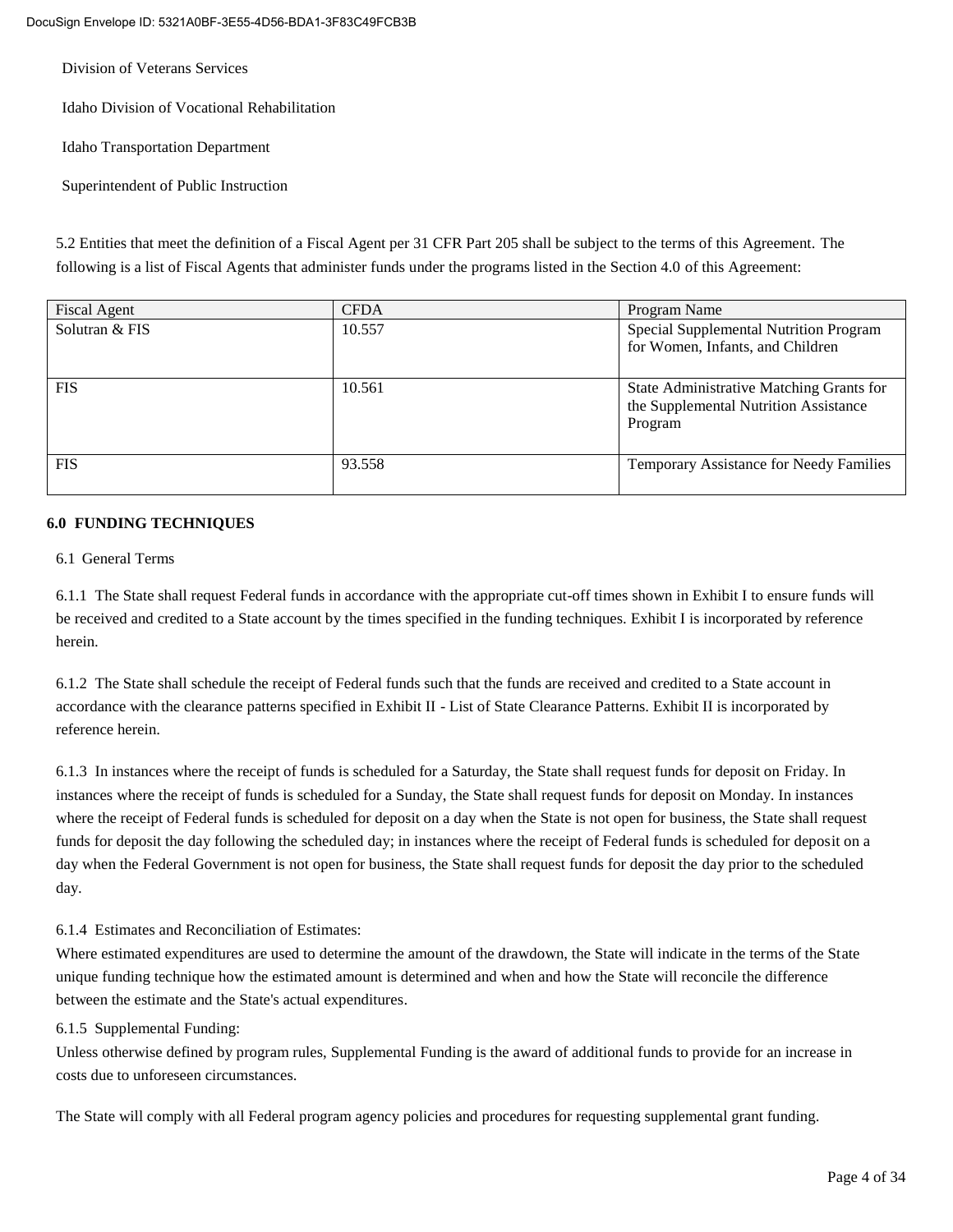The State will comply with the following guidelines when requesting supplemental funding for the Medical Assistance Program and associated administrative payments (CFDA 93.778):

The State must submit a revised Medicaid Program Budget Report (CMS-37) to request supplemental funding. The CMS guidelines and instructions for completing the CMS-37 are provided in Section 2600F of the State Medicaid Manual (SMM). The CMS/CO must receive the revised Form CMS-37 through the Medicaid Budget Expenditure System/Children's Budget Expenditure System (MBES/CBES) no later than 10 calendar days before the end of the quarter for which the supplemental grant award is being requested.

Additional guidance on this policy is available from the respective CMS Regional Office, U.S. Department of Health & Human Services.

The State will comply with the following guidelines when requesting supplemental funding for TANF (CFDA 93.558), CCDF (CFDA 93.575), CSE (93.563), and the FC/AA (CFDA 93.658 and CFDA 93.659) programs administered by the U.S. Department of Human Services, Administration for Children and Families (HHS/ACF):

#### a. Timing of the Request

A State should initiate its request for supplemental funding during a quarter as soon as it becomes aware of the fact that a shortfall does/will exist. For the TANF and CCDF grants, supplemental funding requests (estimates) may be submitted by a State, for consideration by ACF, up through and including the 15th day of the third month of the first, second or third quarter of any fiscal year. Since TANF and CCDF are block grant programs, all unawarded portions of the annual allotment will automatically be issued at the beginning of the fourth quarter. Therefore, supplemental funding requests will not be available during the fourth quarter for these programs. For the CSE and FC/AA programs, supplemental funding requests may be submitted by a state, for consideration by ACF, up through and including the 15th day of the third month of any quarter of a fiscal year.

#### b. Justification for the Request

The request for a supplemental funding for any of the above-mentioned programs should contain a justification clearly documenting the need for the additional funding authority during the current quarter. This documentation should be in the form of State accounting records or similar documents that will show the actual expenditures through the most recent month for which such data are available, as well as the State's most accurate projection of its anticipated expenditures during the remaining month(s) of the quarter. For either the TANF or the CCDF program, the State's justification should also include an explanation of the activities requiring the obligation and/or expenditure of amounts that exceed the normal quarterly grant award restrictions and why these activities could not have been delayed until the next quarter.

#### c. Form Submittal

Supplemental funding requests should be made by completing the appropriate ACF quarterly report of expenditures and estimates applicable to the particular program for which the grant award request is being made.

#### d. Approval Process

Upon receipt of the state's request for additional funding authority for a quarter, the ACF Regional Office will promptly review the supporting documentation. If the request is properly justified, so long as ACF has adequate funding availability, the State's request will be expedited and supplemental funding will be issued within 5 days of ACF receiving the request. The State will be notified by the Regional Office when the supplemental award has been transmitted to the Payment Management System (PMS) and when it may initiate drawdowns against the supplemental funding.

Additional guidance on this policy is provided in the U.S. Department of Health & Human Services, Administration for Children and Families, letter (May 19, 2004) to State Administrators from the Deputy Assistant Secretary for Administration.

#### 6.2 Description of Funding Techniques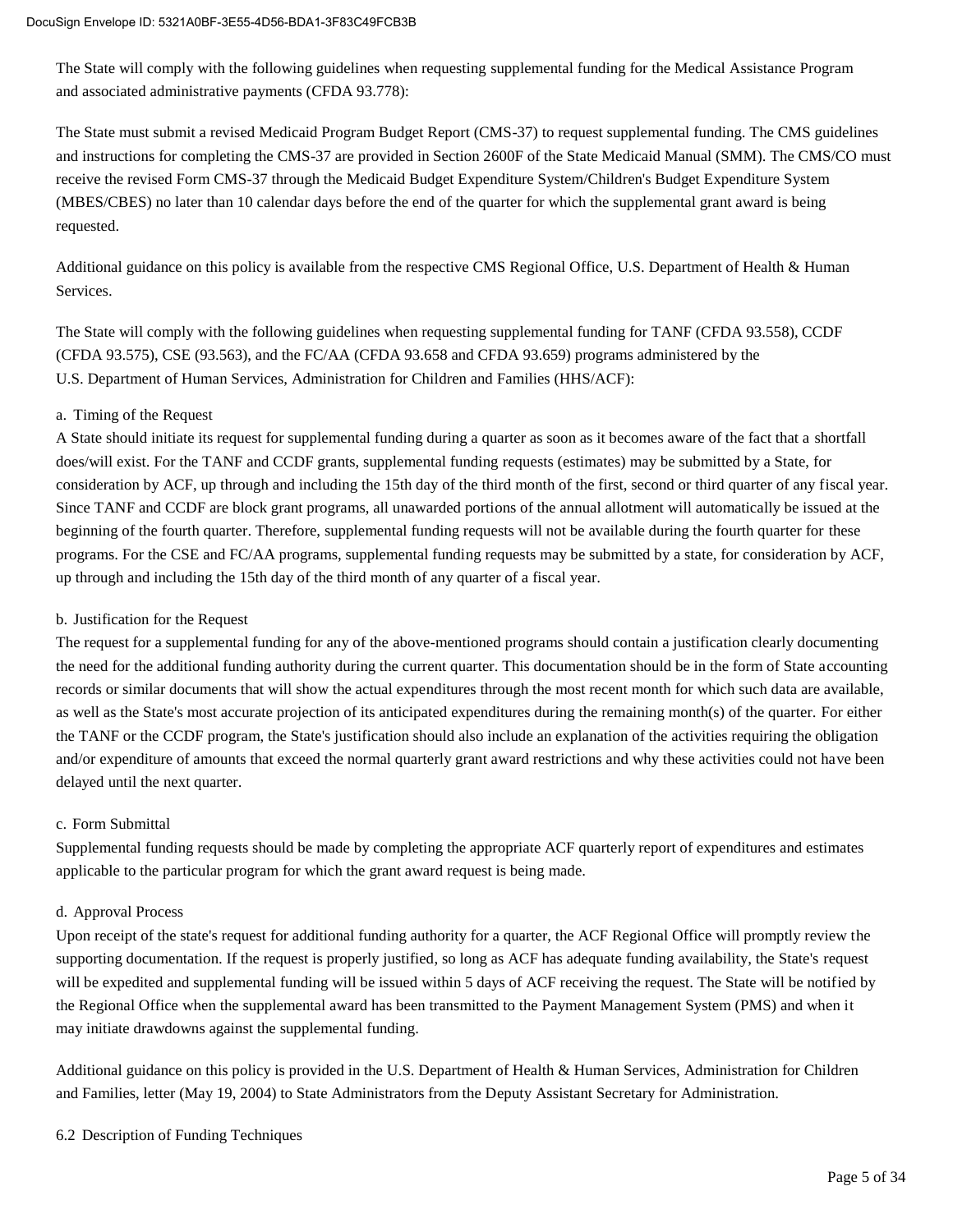6.2.1 The following are terms under which standard funding techniques shall be implemented for all transfers of funds to which the funding technique is applied in section 6.3.2 of this Agreement.

| <b>Funding Technique Name</b>            | Description                                                                                                                                                                                                                                                                                                                                                                                                                                                                                          |
|------------------------------------------|------------------------------------------------------------------------------------------------------------------------------------------------------------------------------------------------------------------------------------------------------------------------------------------------------------------------------------------------------------------------------------------------------------------------------------------------------------------------------------------------------|
| Actual Clearance, ZBA - Same Day Payment | The State shall request funds the same day it pays out funds, in accordance with the<br>appropriate Federal agency cut-off time specified in Exhibit I. A Federal agency will<br>deposit funds in a State account the same day as requested. The amount of the request<br>shall be for the amount of funds that clear the State's account that day. This funding<br>technique is interest neutral.                                                                                                   |
| Average Clearance                        | The State shall request funds such that they are deposited by ACH on the dollar-<br>weighted average day of clearance for the disbursement, in accordance with the<br>clearance pattern specified in Exhibit II. The request shall be made in accordance with<br>the appropriate Federal agency cut-off time specified in Exhibit I. The amount of the<br>request shall be for the exact amount of that disbursement. This funding technique is<br>interest neutral.                                 |
| <b>Estimated Clearance</b>               | The State shall request funds such that they are deposited in a State account in<br>accordance with the clearance pattern specified in Exhibit II - EC (Estimated<br>Clearance). The request shall be made in accordance with the appropriate Federal<br>agency cut-off time specified in Exhibit I. The amount of each request will be a<br>percentage of the disbursement, according to the State's clearance pattern specified in<br>Exhibit II - EC. This funding technique is interest neutral. |

6.2.2 The following are terms under which funding techniques for administrative costs shall be implemented for all transfers of funds to which the funding technique is applied in section 6.3.2 of this Agreement.

There are currently no funding techniques listed in Section 6.2.2.

6.2.3 The following are terms under which miscellaneous funding techniques shall be implemented for all transfers of funds to which the funding technique is applied in section 6.3.2 of this Agreement.

| <b>Funding Technique Name</b>                      | Description                                                                                                                                                                                                                                                                                                                                                                                                                                                                                                                                                                                                                                                                                                                                                                                                             |
|----------------------------------------------------|-------------------------------------------------------------------------------------------------------------------------------------------------------------------------------------------------------------------------------------------------------------------------------------------------------------------------------------------------------------------------------------------------------------------------------------------------------------------------------------------------------------------------------------------------------------------------------------------------------------------------------------------------------------------------------------------------------------------------------------------------------------------------------------------------------------------------|
| Capitalization Grants for State Revolving<br>Funds | The State shall request funds to minimize the time between the drawdown of funds<br>from Treasury and their deposit into the revolving fund. The timing of the drawdown<br>of Federal funds for deposit to the revolving fund is subject to the interest provisions<br>of 31 CFR Part 205, however there is an interest exemption for the interest the State<br>earns once the funds are deposited into the revolving fund. The request for funds<br>shall be made in accordance with the appropriate Federal agency cut-off time<br>specified in Exhibit I. The amount of the request shall be for the amount of the funds<br>to be used for immediate program purposes. The State will not incur an interest<br>liability for interest earned on revolving fund loans. This funding technique is interest<br>neutral. |

6.2.4 The following are terms under which State unique funding techniques shall be implemented for all transfers of funds to which the funding technique is applied in section 6.3.2 of this Agreement.

| <b>Funding Technique Name</b>        | Description                                                                            |  |  |
|--------------------------------------|----------------------------------------------------------------------------------------|--|--|
| Actual Allocation (Health & Welfare) | The State shall request funds such that they are deposited monthly by ACH after the    |  |  |
|                                      | cost allocation is run. This is the first day the cost is specifically identified to a |  |  |
|                                      | Federal grant from the prior month. The request for funds shall be made in accordance  |  |  |
|                                      | with the appropriate Federal agency cut-off time specified in Exhibit I. The amount of |  |  |
|                                      | the request shall equal the federally allowable indirect costs allocated for the prior |  |  |
|                                      | month in accordance with the State Department of Health & Welfare's approved           |  |  |
|                                      | indirect cost agreement. This funding technique is interest neutral.                   |  |  |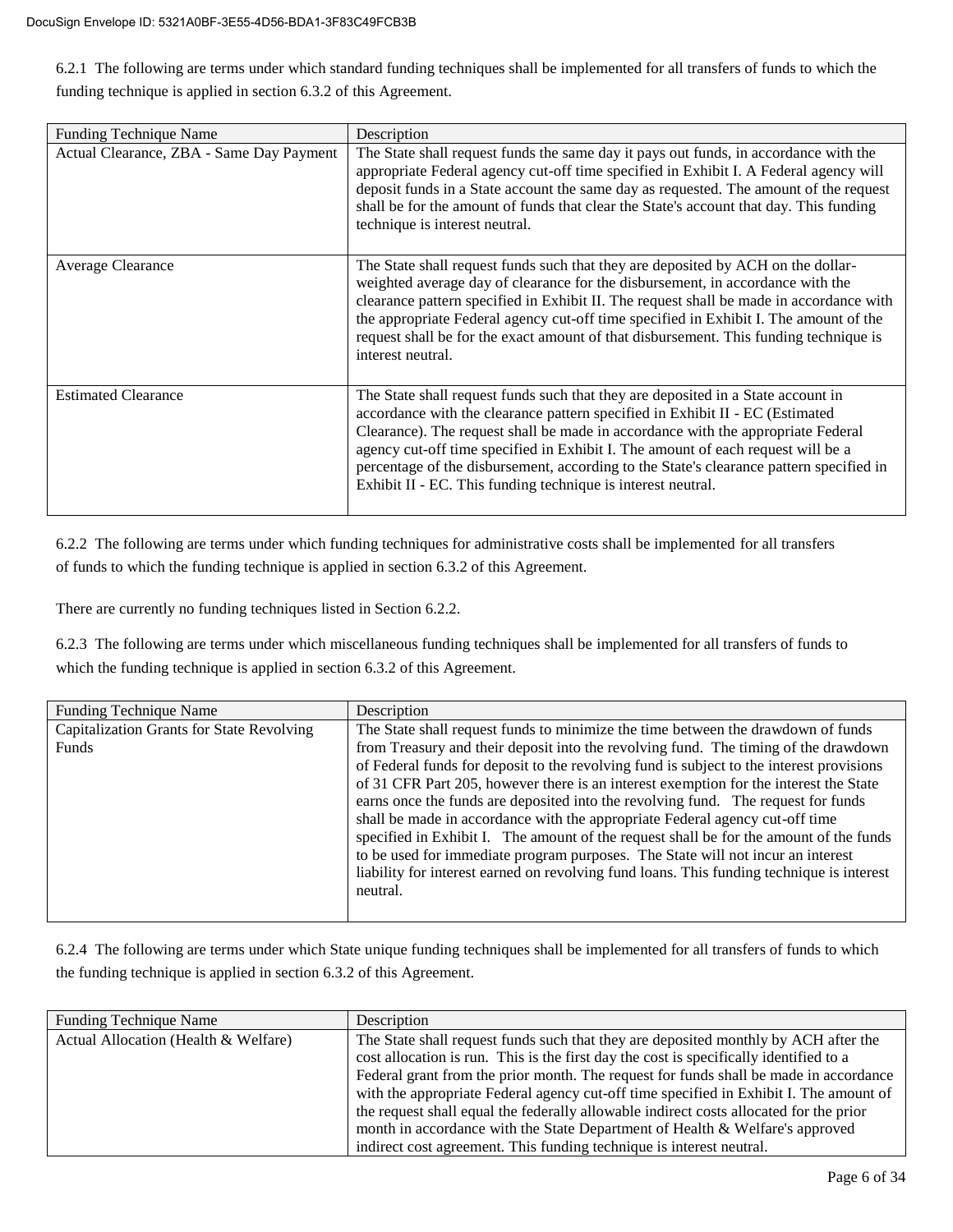Г

| <b>Actual Allocation (Labor Agreement)</b> | The State shall request funds such that they are deposited bi-weekly by ACH on the<br>average day of clearance for payroll. The request for funds shall be made in<br>accordance with the appropriate Federal agency cut-off time specified in Exhibit I.<br>The amount of the request shall equal the indirect costs allocated for the bi-weekly<br>period in accordance with the indirect cost agreement approved by the U.S.<br>Department of Labor. This funding technique is interest neutral.                                                                                                                                                                               |
|--------------------------------------------|-----------------------------------------------------------------------------------------------------------------------------------------------------------------------------------------------------------------------------------------------------------------------------------------------------------------------------------------------------------------------------------------------------------------------------------------------------------------------------------------------------------------------------------------------------------------------------------------------------------------------------------------------------------------------------------|
| Actual Allocation (Statewide Plan)         | The State shall request funds such that they are deposited by ACH monthly on the last<br>average day of clearance for payroll during the month. The request for funds shall be<br>made in accordance with the appropriate Federal agency cut-off time specified in<br>Exhibit I. The amount of the request shall be 1/12 of the indirect costs allocation in<br>accordance with the statewide cost allocation plan. This funding technique is interest<br>neutral.                                                                                                                                                                                                                |
| Average Clearance with Payroll             | The State shall request funds such that they are deposited by ACH on the dollar-<br>weighted average day of clearance for the disbursement, in accordance with the<br>clearance pattern specified in Exhibit II and Payroll Clearance Pattern Methodology<br>specified in Section 7.1. The request for funds shall be made in accordance with<br>appropriate Federal agency cut-off time specified in Exhibit I. The amount of the<br>request shall be for the exact amount of that disbursement. This funding technique is<br>interest neutral.                                                                                                                                  |
| <b>Biweekly Actual</b>                     | The State will request funds biweekly based on the actual expenditures incurred<br>during the biweekly period. The request shall be made in accordance with the<br>appropriate Federal agency cut-off time specified in Exhibit I. The amount of each<br>request shall equal the total actual expenditures posted during the biweekly period.<br>The State will not apply a clearance pattern to this funding technique and agrees that<br>no federal interest liability will result, providing that federal funds are available and<br>deposited in accordance with the cutoff times specified in Exhibit I. This funding<br>technique is interest neutral.                      |
| Composite Clearance - (Health & Welfare)   | The State shall request funds once a week on the accumulated dollar-weighted average<br>number of days required for funds to be paid out for a series of disbursements. The<br>State shall request funds for receipt on the average number of days of clearance for<br>each program identified in section 6.3.2. The request of funds shall be made in<br>accordance with the appropriate Federal agency cut-off time specified in Exhibit I.<br>The amount of the request shall be the sum of the payments in the series of<br>disbursements made Thursday through Wednesday as identified on the Federal Draw<br>Report (HWJR7500). This funding technique is interest neutral. |
| Drawdowns on Payroll Cycle                 | The State shall request funds such that they are deposited by ACH on the average day<br>of clearance for payroll. The request for funds shall be made in accordance with the<br>appropriate Federal agency cut-off time specified in Exhibit I. The amount of the<br>request shall be estimated by annual administrative costs divided by the number of<br>payrolls in a year. After each monthly financial report is available the next request<br>shall be adjusted to reflect the difference between the estimated and actual<br>administrative costs paid out for the prior month. This funding technique is interest<br>neutral.                                             |
| Monthly Actual - F&G                       | The State will request funds monthly based on the actual expenditures incurred during<br>the month. The request shall be made in accordance with the appropriate Federal<br>agency cut-off time specified in Exhibit I. The amount of each request shall equal the<br>total actual expenditures posted during the State's monthly billing cycle. The State<br>will not apply a clearance pattern to this funding technique and agrees that no federal<br>interest liability will result, provided that federal funds are available and deposited in<br>accordance with the cutoff times specified in Exhibit I. This funding technique is<br>interest neutral.                    |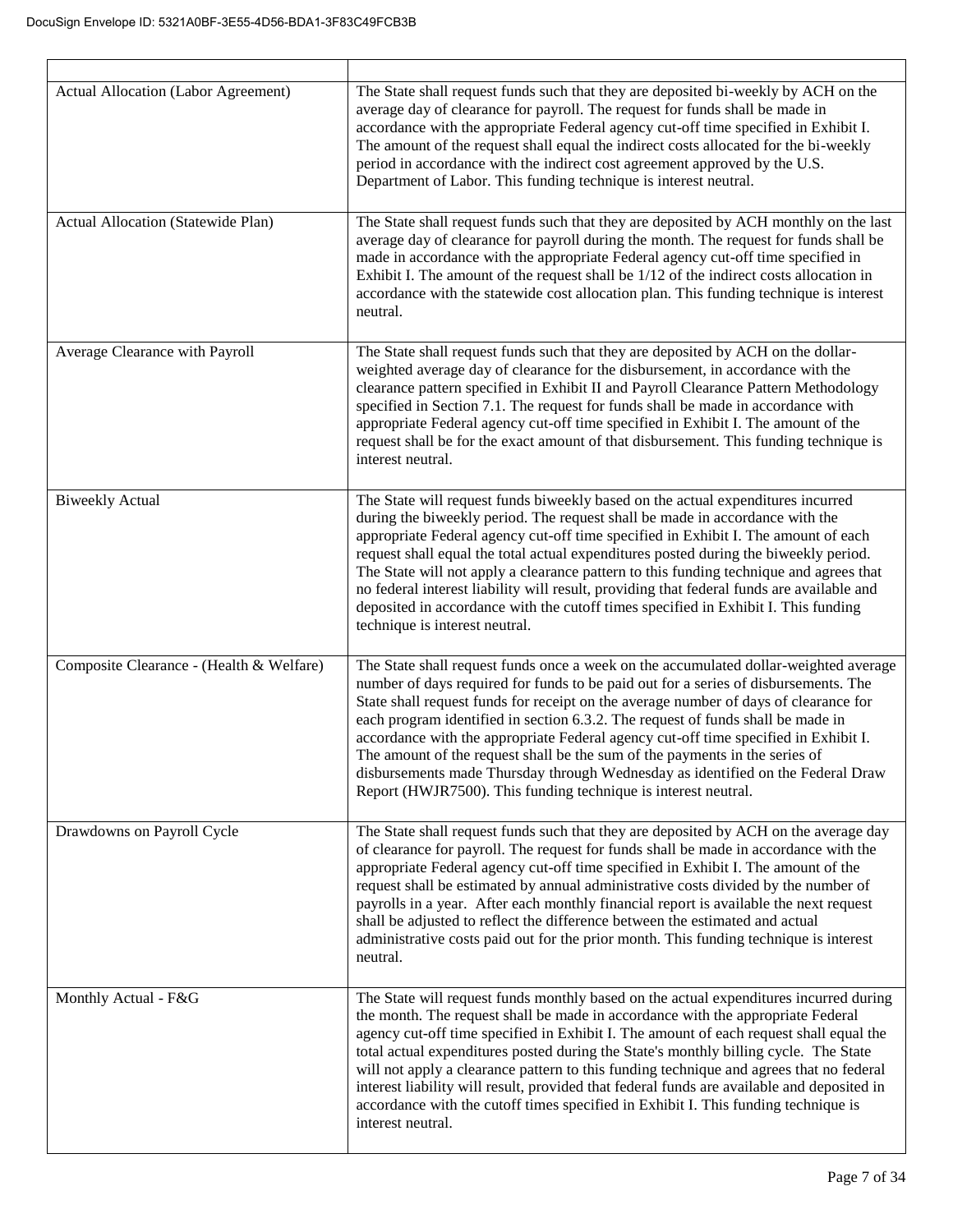| Payroll Payment Schedule (Health &<br>Welfare)                                      | The State shall request funds such that they are deposited by ACH on the average day<br>of clearance for employee payroll, in accordance with the Payroll Clearance Pattern<br>Methodology specified in Section 7.1. The request for funds shall be made in<br>accordance with the appropriate Federal agency cut-off time specified in Exhibit I.<br>The amount of the request shall be for the exact amount of that disbursement. This<br>funding technique is interest neutral.     |
|-------------------------------------------------------------------------------------|----------------------------------------------------------------------------------------------------------------------------------------------------------------------------------------------------------------------------------------------------------------------------------------------------------------------------------------------------------------------------------------------------------------------------------------------------------------------------------------|
| Pre-Issuance - Grant Anticipation Revenue<br>Vehicle (GARVEE) Debt Service Payments | The State will request funds two weeks in advance of the bond payment. This early<br>drawdown has been approved by the Federal Highway Administration (FHWA). The<br>request of funds shall be made in accordance with the appropriate Federal agency cut-<br>off time specified in Exhibit I. The amount of the request shall be for the debt service<br>payments of GARVEE bonds issued by the Idaho Housing and Finance Association.<br>This funding technique is interest neutral. |
| Weekly Billing - ITD                                                                | The State shall request funds once a week at the same time funds are requested for<br>composite clearance pattern. The request for funds shall be made in accordance with<br>the appropriate Federal agency cut-off time specified in Exhibit I. The amount of the<br>request shall be the amount of actual costs recorded since the last request for funds as<br>the components become billable. This funding technique is interest neutral.                                          |

6.3 Application of Funding Techniques to Programs

6.3.1 The State shall apply the following funding techniques when requesting Federal funds for the component cash flows of the programs listed in sections 4.2 and 4.3 of this Agreement.

6.3.2 Programs

Below are programs listed in Section 4.2 and Section 4.3.

10.551 Supplemental Nutrition Assistance Program Recipient: Department of Health and Welfare % of Funds Agency Receives: 100 Component: Benefits Technique: Actual Clearance, ZBA - Same Day Payment Average Day of Clearance: 0 Days

10.553 School Breakfast Program Recipient: Superintendent of Public Instruction % of Funds Agency Receives: 100 Component: School Districts, Non-profit Organizations Technique: Average Clearance Average Day of Clearance: 3 Days

10.555 National School Lunch Program Recipient: Superintendent of Public Instruction % of Funds Agency Receives: 100 Component: School Districts, Non-profit Organizations Technique: Average Clearance Average Day of Clearance: 3 Days

10.557 Special Supplemental Nutrition Program for Women, Infants, and Children Recipient: Department of Health and Welfare % of Funds Agency Receives: 27.38 Component: Direct Administrative Costs Technique: Composite Clearance - (Health & Welfare) Average Day of Clearance: 4 Days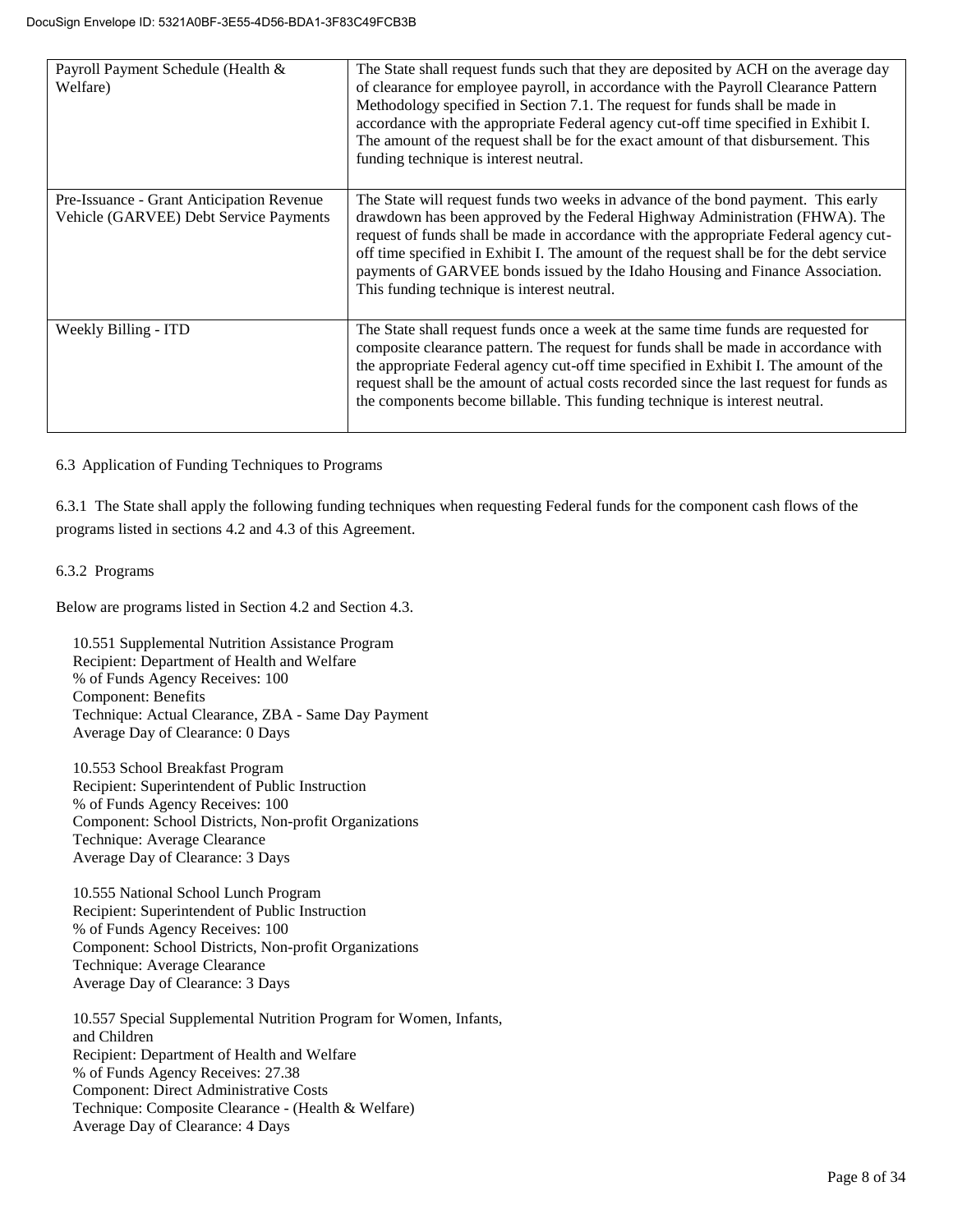10.557 Special Supplemental Nutrition Program for Women, Infants, and Children Recipient: Department of Health and Welfare % of Funds Agency Receives: 3.42 Component: Payroll Technique: Payroll Payment Schedule (Health & Welfare) Average Day of Clearance: 0 Days

10.557 Special Supplemental Nutrition Program for Women, Infants, and Children Recipient: Department of Health and Welfare % of Funds Agency Receives: 67.13 Component: Benefits Technique: Actual Clearance, ZBA - Same Day Payment Average Day of Clearance: 0 Days

10.557 Special Supplemental Nutrition Program for Women, Infants, and Children Recipient: Department of Health and Welfare % of Funds Agency Receives: 2.07 Component: Indirect Costs Technique: Actual Allocation (Health & Welfare) Average Day of Clearance: 0 Days

10.561 State Administrative Matching Grants for the Supplemental Nutrition Assistance Program Recipient: Department of Health and Welfare % of Funds Agency Receives: 4.99 Component: Payroll Technique: Payroll Payment Schedule (Health & Welfare) Average Day of Clearance: 0 Days

10.561 State Administrative Matching Grants for the Supplemental Nutrition Assistance Program Recipient: Department of Health and Welfare % of Funds Agency Receives: 13.82 Component: Direct Administrative Costs and Benefits Technique: Composite Clearance - (Health & Welfare) Average Day of Clearance: 4 Days

10.561 State Administrative Matching Grants for the Supplemental Nutrition Assistance Progra m Recipient: Department of Health and Welfare % of Funds Agency Receives: 81.19 Component: Indirect Costs Technique: Actual Allocation (Health & Welfare) Average Day of Clearance: 0 Days

12.400 Military Construction, National Guard Recipient: Division of Military % of Funds Agency Receives: 100 Component: Construction, Design, and Development Technique: Biweekly Actual Average Day of Clearance: N/A

12.401 National Guard Military Operations and Maintenance (O&M) Projects Recipient: Division of Military % of Funds Agency Receives: 11 Component: Payroll - previous grant year Technique: Biweekly Actual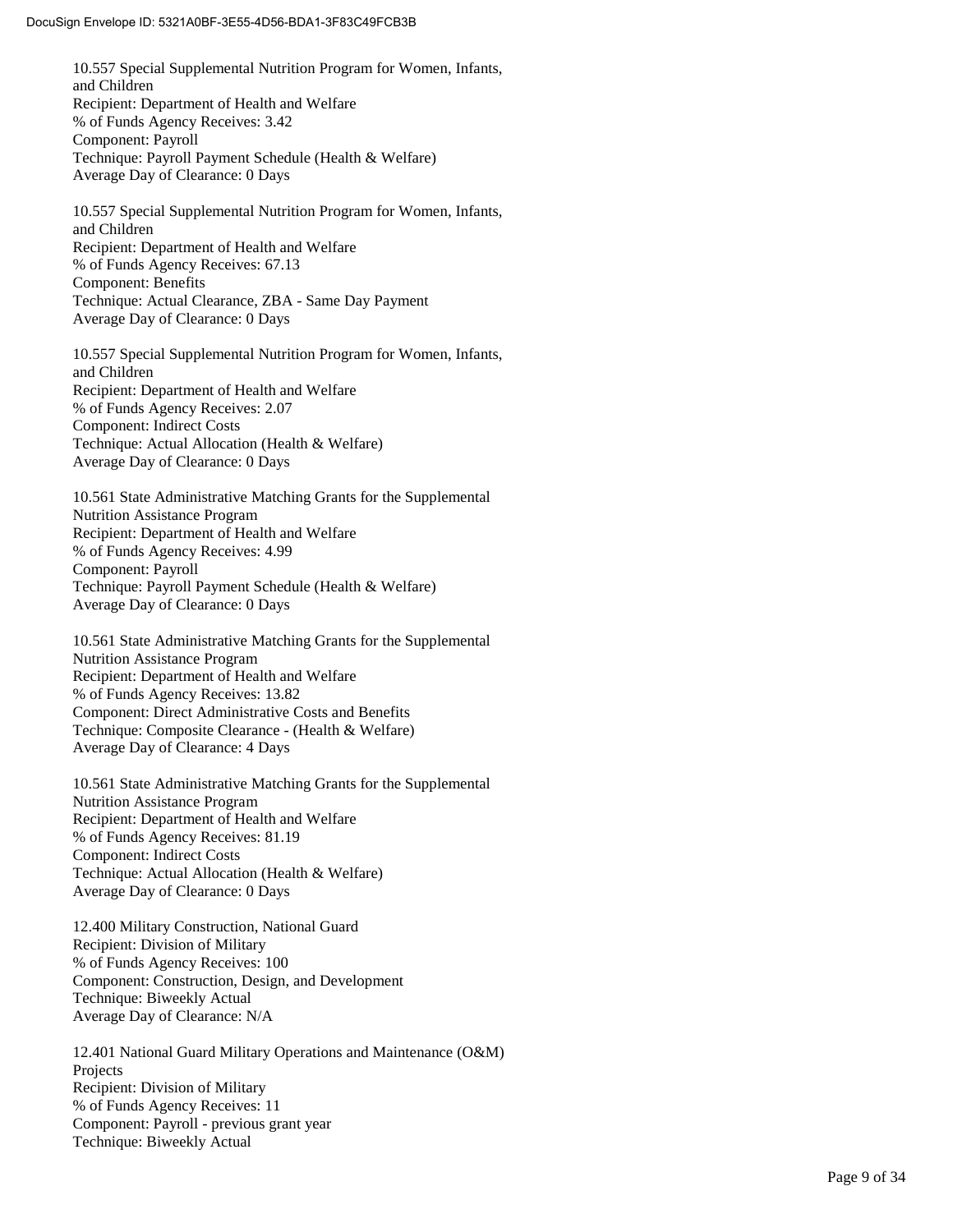Average Day of Clearance: N/A

12.401 National Guard Military Operations and Maintenance (O&M) Projects Recipient: Division of Military % of Funds Agency Receives: 64 Component: Operating Costs - previous grant year Technique: Biweekly Actual Average Day of Clearance: N/A

12.401 National Guard Military Operations and Maintenance (O&M) Projects Recipient: Division of Military % of Funds Agency Receives: 15 Component: Payroll - current grant year Technique: Biweekly Actual Average Day of Clearance: N/A

12.401 National Guard Military Operations and Maintenance (O&M) Projects Recipient: Division of Military % of Funds Agency Receives: 10 Component: Operating costs - current grant year Technique: Biweekly Actual Average Day of Clearance: N/A

14.228 Community Development Block Grants/State's Program Recipient: Department of Commerce % of Funds Agency Receives: 11 Component: Payroll Technique: Biweekly Actual Average Day of Clearance: N/A

14.228 Community Development Block Grants/State's Program Recipient: Department of Commerce % of Funds Agency Receives: 89 Component: Direct Costs Technique: Average Clearance Average Day of Clearance: 0 Days

15.611 Wildlife Restoration Recipient: Department of Fish and Game % of Funds Agency Receives: 50 Component: Payroll Technique: Monthly Actual - F&G Average Day of Clearance: N/A

15.611 Wildlife Restoration Recipient: Department of Fish and Game % of Funds Agency Receives: 50 Component: Vendor Payments Technique: Monthly Actual - F&G Average Day of Clearance: N/A

16.575 Crime Victim Assistance Recipient: Department of Health and Welfare % of Funds Agency Receives: .22 Component: Indirect Costs Technique: Actual Allocation (Health & Welfare) Average Day of Clearance: 0 Days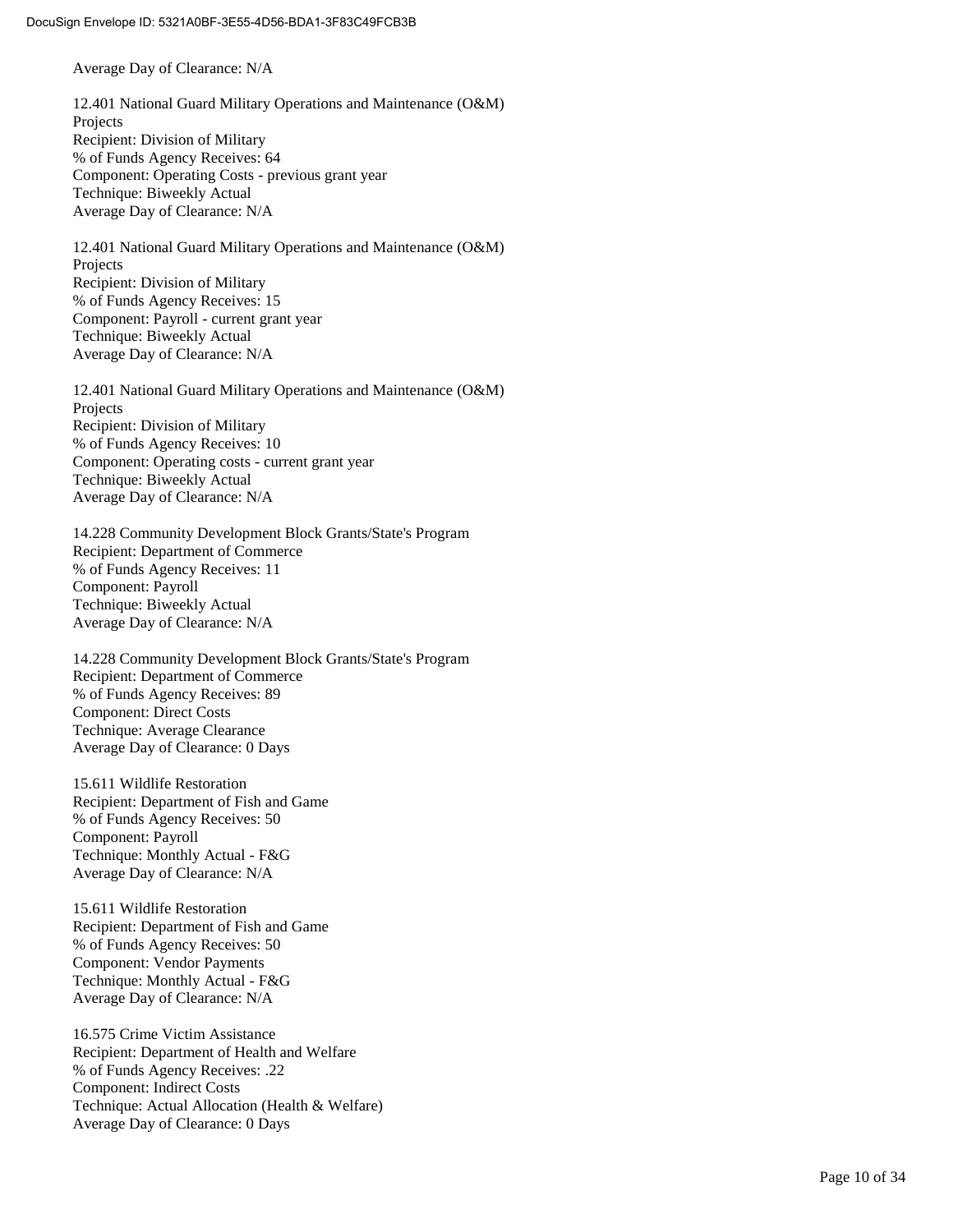16.575 Crime Victim Assistance Recipient: Department of Health and Welfare % of Funds Agency Receives: 99.16 Component: Direct Administrative Costs and Benefits Technique: Composite Clearance - (Health & Welfare) Average Day of Clearance: 4 Days

16.575 Crime Victim Assistance Recipient: Department of Health and Welfare % of Funds Agency Receives: .62 Component: Payroll Technique: Payroll Payment Schedule (Health & Welfare) Average Day of Clearance: 0 Days

17.225F Unemployment Insurance -- Federal Benefit Account and Administrative Costs Recipient: Department of Labor % of Funds Agency Receives: 4 Component: Non -Payroll Administrative Costs Technique: Drawdowns on Payroll Cycle Average Day of Clearance: 0 Days

17.225F Unemployment Insurance -- Federal Benefit Account and Administrative Costs Recipient: Department of Labor % of Funds Agency Receives: 11 Component: Payroll Technique: Average Clearance Average Day of Clearance: 0 Days

17.225F Unemployment Insurance -- Federal Benefit Account and Administrative Costs Recipient: Department of Labor % of Funds Agency Receives: 83 Component: Federal Benefits Technique: Actual Clearance, ZBA - Same Day Payment Average Day of Clearance: 0 Days

17.225F Unemployment Insurance -- Federal Benefit Account and Administrative Costs Recipient: Department of Labor % of Funds Agency Receives: 2 Component: Indirect Costs Technique: Actual Allocation (Labor Agreement) Average Day of Clearance: 0 Days

17.225S Unemployment Insurance -- State Benefit Account Recipient: Department of Labor % of Funds Agency Receives: 100 Component: State Benefits Technique: Actual Clearance, ZBA - Same Day Payment Average Day of Clearance: 0 Days

20.205 Highway Planning and Construction Recipient: Idaho Transportation Department % of Funds Agency Receives: 1.7 Component: Adjustments, Internal Services Technique: Weekly Billing - ITD Average Day of Clearance: 0 Days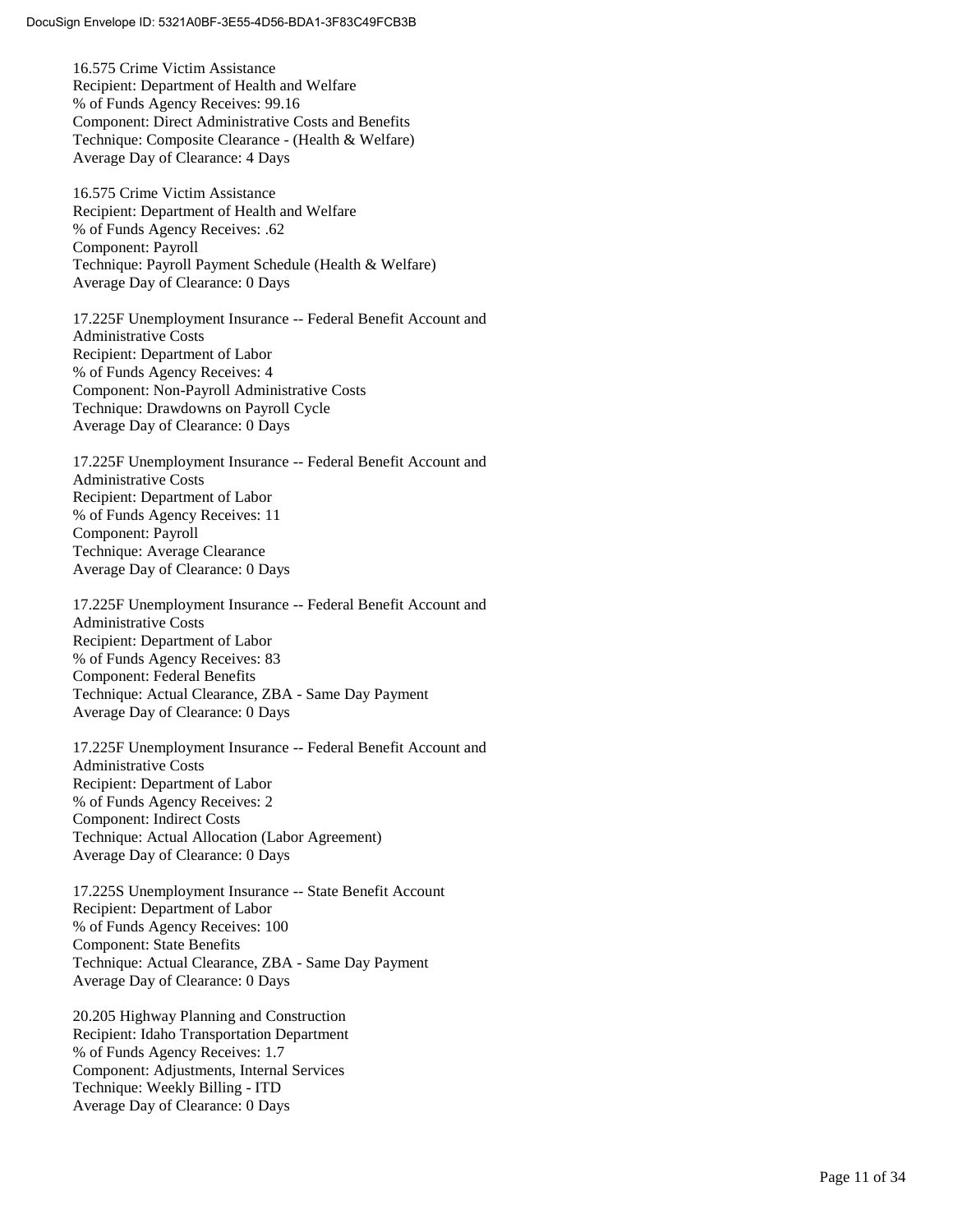20.205 Highway Planning and Construction Recipient: Idaho Transportation Department % of Funds Agency Receives: 6.84 Component: Approved Indirect Cost Allocation Plan Technique: Weekly Billing - ITD Average Day of Clearance: 0 Days

20.205 Highway Planning and Construction Recipient: Idaho Transportation Department % of Funds Agency Receives: 71.51 Component: Construction, Consultant Costs Technique: Average Clearance Average Day of Clearance: 3 Days

20.205 Highway Planning and Construction Recipient: Idaho Transportation Department % of Funds Agency Receives: 3.57 Component: Payroll Costs Technique: Average Clearance with Payroll Average Day of Clearance: 0 Days

20.205 Highway Planning and Construction Recipient: Idaho Transportation Department % of Funds Agency Receives: 16.38 Component: Debt Service Technique: Pre -Issuance - Grant Anticipation Revenue Vehicle (GARVEE) Debt Service Payments Average Day of Clearance: N/A

64.015 Veterans State Nursing Home Care Recipient: Division of Veterans Services % of Funds Agency Receives: 100 Component: Benefits Technique: Actual Allocation (Statewide Plan) Average Day of Clearance: 0 Days

66.468 Capitalization Grants for Drinking Water Revolving Fund Recipient: Department of Environmental Quality % of Funds Agency Receives: 100 Component: Revolving Funds Technique: Capitalization Grants for State Revolving Funds Average Day of Clearance: 9 Days

84.010 Title I Grants to Local Educational Agencies Recipient: Superintendent of Public Instruction % of Funds Agency Receives: 1 Component: Payroll Technique: Average Clearance Average Day of Clearance: 0 Days

84.010 Title I Grants to Local Educational Agencies Recipient: Superintendent of Public Instruction % of Funds Agency Receives: 1 Component: Direct & Indirect Costs Technique: Average Clearance Average Day of Clearance: 3 Days

84.010 Title I Grants to Local Educational Agencies Recipient: Superintendent of Public Instruction % of Funds Agency Receives: 98 Component: School Districts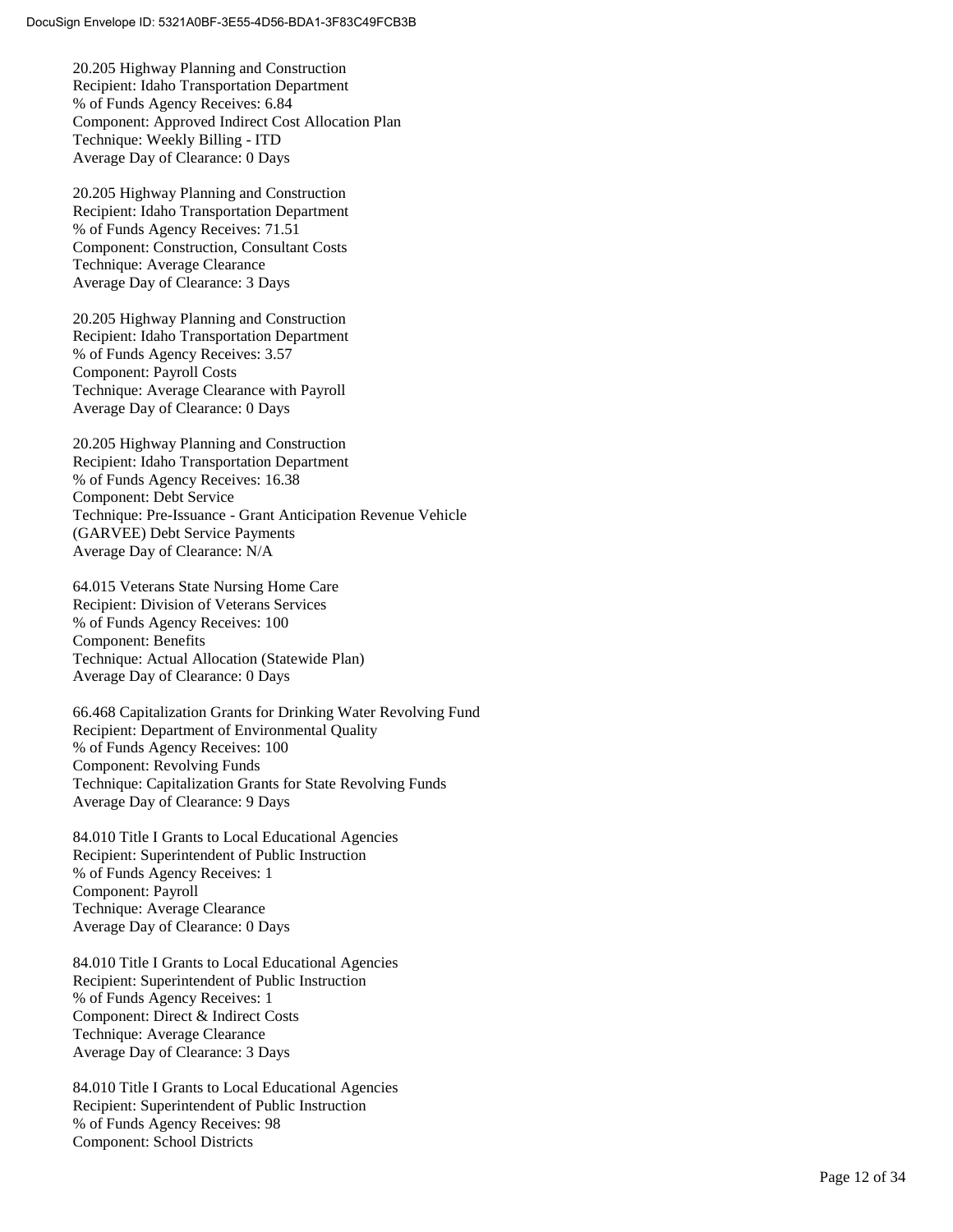Technique: Average Clearance Average Day of Clearance: 3 Days

84.027 Special Education -- Grants to States Recipient: Superintendent of Public Instruction % of Funds Agency Receives: 1 Component: Payroll Technique: Average Clearance Average Day of Clearance: 0 Days

84.027 Special Education -- Grants to States Recipient: Superintendent of Public Instruction % of Funds Agency Receives: 2 Component: Direct & Indirect Costs Technique: Average Clearance Average Day of Clearance: 3 Days

84.027 Special Education -- Grants to States Recipient: Superintendent of Public Instruction % of Funds Agency Receives: 97 Component: School Districts Technique: Average Clearance Average Day of Clearance: 3 Days

84.126 Rehabilitation Services -- Vocational Rehabilitation Grants to **States** Recipient: Commission for the Blind and Visually Impaired % of Funds Agency Receives: 9 Component: Payroll Technique: Average Clearance Average Day of Clearance: 0 Days

84.126 Rehabilitation Services -- Vocational Rehabilitation Grants to **States** Recipient: Commission for the Blind and Visually Impaired % of Funds Agency Receives: 7 Component: Vendor payments Technique: Average Clearance Average Day of Clearance: 7 Days

84.126 Rehabilitation Services -- Vocational Rehabilitation Grants to **States** Recipient: Idaho Division of Vocational Rehabilitation % of Funds Agency Receives: 28 Component: Vendor Payments, Benefits Technique: Biweekly Actual Average Day of Clearance: N/A

84.126 Rehabilitation Services -- Vocational Rehabilitation Grants to States Recipient: Idaho Division of Vocational Rehabilitation % of Funds Agency Receives: 28 Component: Indirect Costs Technique: Biweekly Actual Average Day of Clearance: N/A

84.126 Rehabilitation Services -- Vocational Rehabilitation Grants to **States** Recipient: Idaho Division of Vocational Rehabilitation % of Funds Agency Receives: 28 Component: Payroll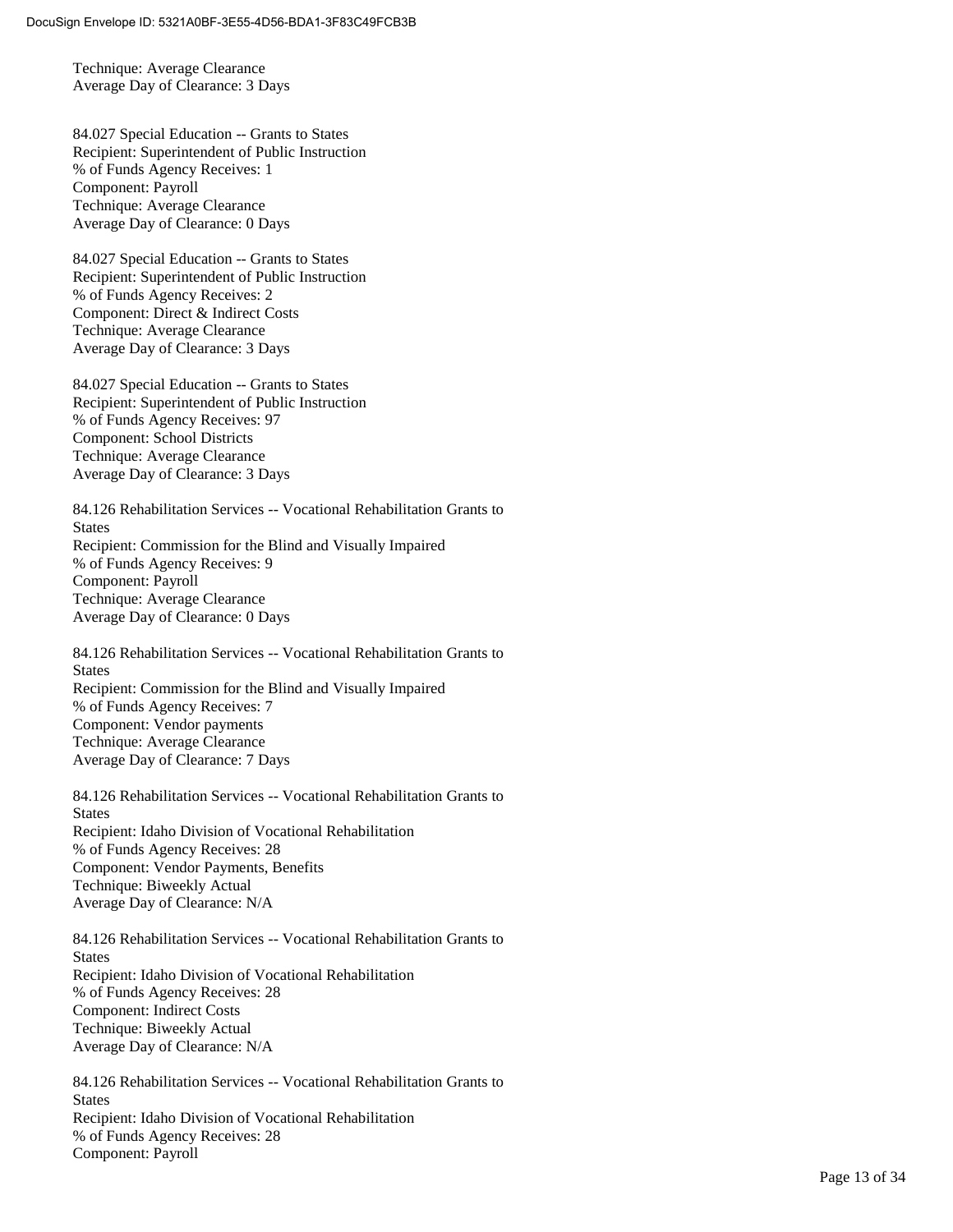Technique: Biweekly Actual Average Day of Clearance: N/A

84.367 Improving Teacher Quality State Grants Recipient: Superintendent of Public Instruction % of Funds Agency Receives: 97 Component: School Districts Technique: Average Clearance Average Day of Clearance: 3 Days

84.367 Improving Teacher Quality State Grants Recipient: Superintendent of Public Instruction % of Funds Agency Receives: 1 Component: Payroll Technique: Average Clearance Average Day of Clearance: 0 Days

84.367 Improving Teacher Quality State Grants Recipient: Superintendent of Public Instruction % of Funds Agency Receives: 2 Component: Direct & Indirect Costs Technique: Average Clearance Average Day of Clearance: 3 Days

93.558 Temporary Assistance for Needy Families Recipient: Department of Health and Welfare % of Funds Agency Receives: 7.12 Component: Benefits (EBT) Technique: Actual Clearance, ZBA - Same Day Payment Average Day of Clearance: 0 Days

93.558 Temporary Assistance for Needy Families Recipient: Department of Health and Welfare % of Funds Agency Receives: 5.77 Component: Payroll Technique: Payroll Payment Schedule (Health & Welfare) Average Day of Clearance: 0 Days

93.558 Temporary Assistance for Needy Families Recipient: Department of Health and Welfare % of Funds Agency Receives: 40.77 Component: Indirect Costs Technique: Actual Allocation (Health & Welfare) Average Day of Clearance: 0 Days

93.558 Temporary Assistance for Needy Families Recipient: Department of Health and Welfare % of Funds Agency Receives: 46.34 Component: Direct Administrative Costs and Benefits Technique: Composite Clearance - (Health & Welfare) Average Day of Clearance: 4 Days

93.563 Child Support Enforcement Recipient: Department of Health and Welfare % of Funds Agency Receives: 31.21 Component: Payroll Technique: Payroll Payment Schedule (Health & Welfare) Average Day of Clearance: 0 Days

93.563 Child Support Enforcement Recipient: Department of Health and Welfare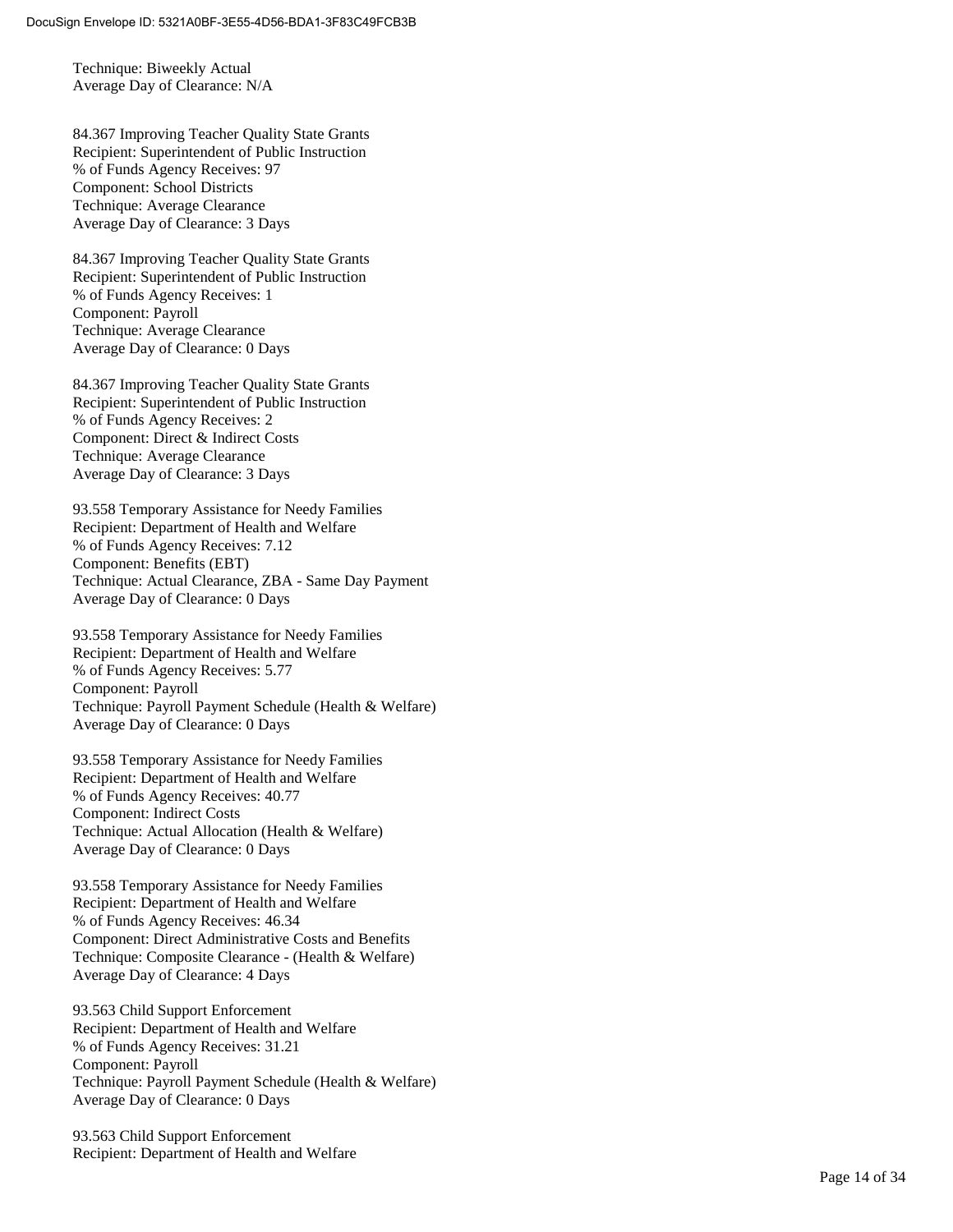% of Funds Agency Receives: 39.13 Component: Direct Administrative Costs Technique: Composite Clearance - (Health & Welfare) Average Day of Clearance: 4 Days

93.563 Child Support Enforcement Recipient: Department of Health and Welfare % of Funds Agency Receives: 29.66 Component: Indirect Costs Technique: Actual Allocation (Health & Welfare) Average Day of Clearance: 0 Days

93.568 Low -Income Home Energy Assistance Recipient: Department of Health and Welfare % of Funds Agency Receives: .34 Component: Payroll Technique: Payroll Payment Schedule (Health & Welfare) Average Day of Clearance: 0 Days

93.568 Low -Income Home Energy Assistance Recipient: Department of Health and Welfare % of Funds Agency Receives: 99.17 Component: Direct Administrative Costs and Benefits Technique: Composite Clearance - (Health & Welfare) Average Day of Clearance: 0 Days

93.568 Low -Income Home Energy Assistance Recipient: Department of Health and Welfare % of Funds Agency Receives: .49 Component: Indirect Costs Technique: Actual Allocation (Health & Welfare) Average Day of Clearance: 0 Days

93.575 Child Care and Development Block Grant Recipient: Department of Health and Welfare % of Funds Agency Receives: .89 Component: Payroll Technique: Payroll Payment Schedule (Health & Welfare) Average Day of Clearance: 0 Days

93.575 Child Care and Development Block Grant Recipient: Department of Health and Welfare % of Funds Agency Receives: 92.25 Component: Direct Administrative Costs and Benefits Technique: Composite Clearance - (Health & Welfare) Average Day of Clearance: 4 Days

93.575 Child Care and Development Block Grant Recipient: Department of Health and Welfare % of Funds Agency Receives: 6.86 Component: Indirect Costs Technique: Actual Allocation (Health & Welfare) Average Day of Clearance: 0 Days

93.596 Child Care Mandatory and Matching Funds of the Child Care and Development Fund Recipient: Department of Health and Welfare % of Funds Agency Receives: 100 Component: Direct Administrative Costs and Benefits Technique: Composite Clearance - (Health & Welfare)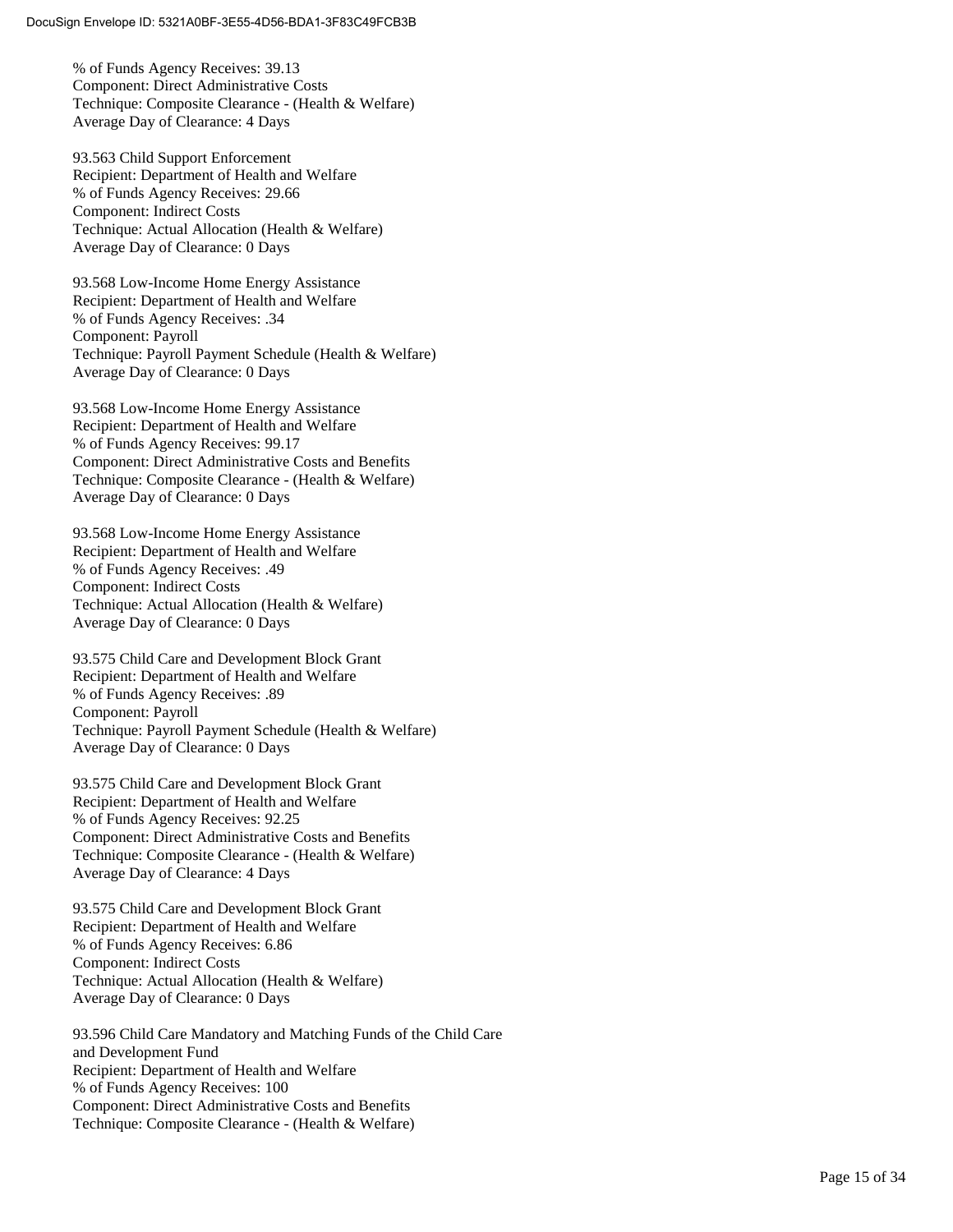Average Day of Clearance: 4 Days

93.658 Foster Care -- Title IV-E Recipient: Department of Health and Welfare % of Funds Agency Receives: 1.25 Component: Payroll Technique: Payroll Payment Schedule (Health & Welfare) Average Day of Clearance: 0 Days

93.658 Foster Care -- Title IV-E Recipient: Department of Health and Welfare % of Funds Agency Receives: 58.63 Component: Direct Administrative Costs and Benefits Technique: Composite Clearance - (Health & Welfare) Average Day of Clearance: 4 Days

93.658 Foster Care -- Title IV-E Recipient: Department of Health and Welfare % of Funds Agency Receives: 40.12 Component: Indirect Costs Technique: Actual Allocation (Health & Welfare) Average Day of Clearance: 0 Days

93.659 Adoption Assistance Recipient: Department of Health and Welfare % of Funds Agency Receives: 20.47 Component: Indirect Costs Technique: Actual Allocation (Health & Welfare) Average Day of Clearance: 0 Days

93.659 Adoption Assistance Recipient: Department of Health and Welfare % of Funds Agency Receives: 79.53 Component: Direct Administrative Costs and Benefits Technique: Composite Clearance - (Health & Welfare) Average Day of Clearance: 4 Days

93.767 Children's Health Insurance Program Recipient: Department of Health and Welfare % of Funds Agency Receives: 96.32 Component: Benefits Technique: Estimated Clearance Average Day of Clearance: N/A

93.767 Children's Health Insurance Program Recipient: Department of Health and Welfare % of Funds Agency Receives: 1.62 Component: Indirect Costs Technique: Actual Allocation (Health & Welfare) Average Day of Clearance: 0 Days

93.767 Children's Health Insurance Program Recipient: Department of Health and Welfare % of Funds Agency Receives: 2.06 Component: Direct Administrative Costs Technique: Composite Clearance - (Health & Welfare) Average Day of Clearance: 4 Days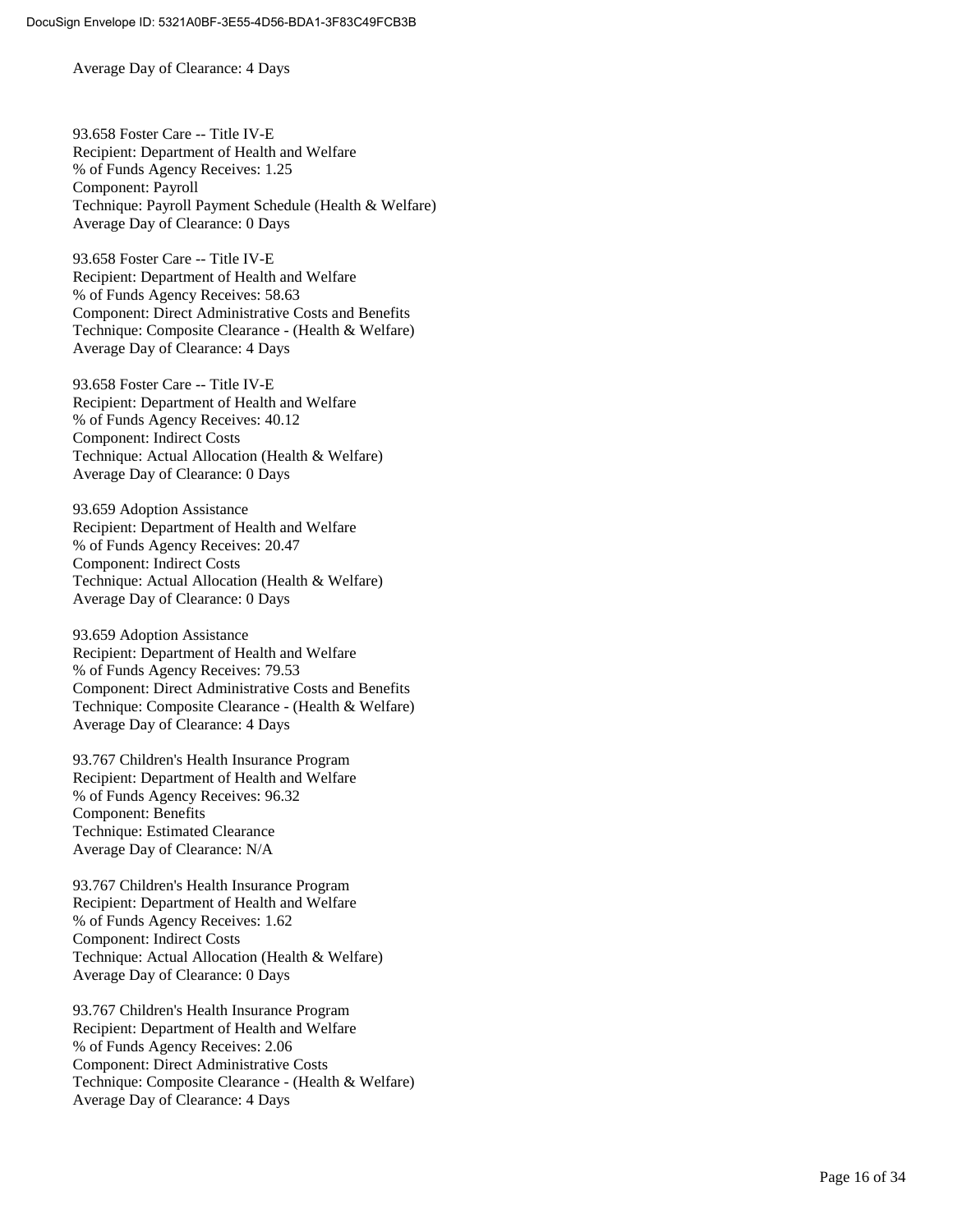93.778 Medical Assistance Program Recipient: Department of Health and Welfare % of Funds Agency Receives: 95.47 Component: Benefits Technique: Estimated Clearance Average Day of Clearance: N/A

93.778 Medical Assistance Program Recipient: Department of Health and Welfare % of Funds Agency Receives: .76 Component: Payroll Technique: Payroll Payment Schedule (Health & Welfare) Average Day of Clearance: 0 Days

93.778 Medical Assistance Program Recipient: Department of Health and Welfare % of Funds Agency Receives: 1.8 Component: Direct Administrative Costs Technique: Composite Clearance - (Health & Welfare) Average Day of Clearance: 4 Days

93.778 Medical Assistance Program Recipient: Department of Health and Welfare % of Funds Agency Receives: 1.97 Component: Indirect Costs Technique: Actual Allocation (Health & Welfare) Average Day of Clearance: 0 Days

96.001 Social Security -- Disability Insurance Recipient: Department of Labor % of Funds Agency Receives: 17 Component: Non -payroll Administrative Costs Technique: Drawdowns on Payroll Cycle Average Day of Clearance: 0 Days

96.001 Social Security -- Disability Insurance Recipient: Department of Labor % of Funds Agency Receives: 21 Component: Vendor Payments Technique: Average Clearance Average Day of Clearance: 5 Days

96.001 Social Security -- Disability Insurance Recipient: Department of Labor % of Funds Agency Receives: 53 Component: Payroll Technique: Average Clearance Average Day of Clearance: 0 Days

96.001 Social Security -- Disability Insurance Recipient: Department of Labor % of Funds Agency Receives: 9 Component: Indirect Costs Technique: Actual Allocation (Labor Agreement) Average Day of Clearance: 0 Days

#### 6.3.3 Materiality Exemptions

Agencies exempt from coverage on the basis of materiality: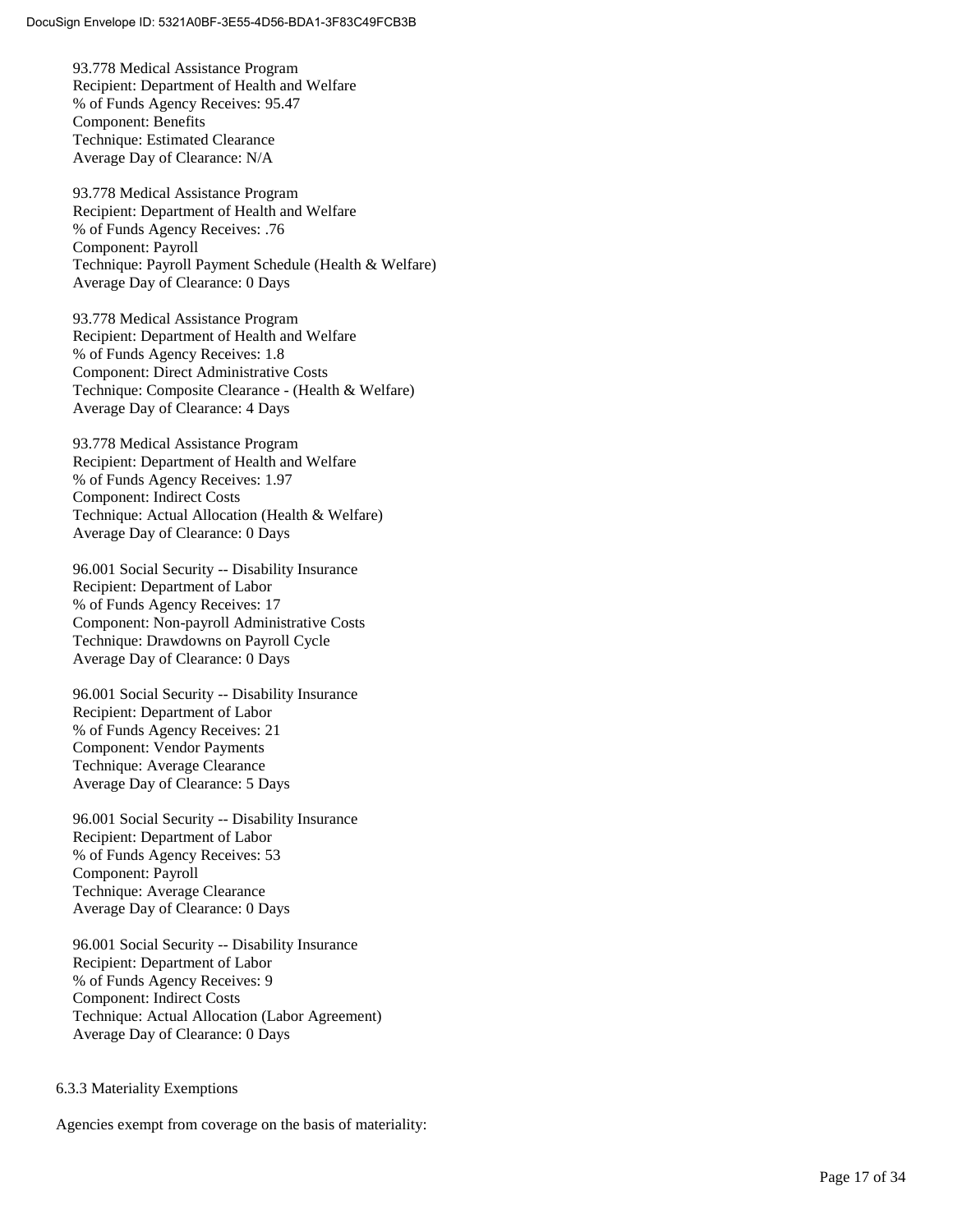Idaho State Board of Education Idaho Commission for Libraries

#### **7.0 CLEARANCE PATTERNS**

7.1 The State shall develop separate clearance patterns for each of the following:

Basis for Development/Sources of Data Program Specific

Program:

10.555 National School Lunch for Children 15.611 Wildlife Restoration and Basic Hunter Education 20.205 Highway Planning & Construction 84.010 Title I Grants to Local Educational Agencies 84.027 Special Education Grants to States 84.126 Rehabilitation Services Basic Grants to States

The information necessary to create clearance patterns for these programs was extracted from the State Controller's Office STARS accounting system. The Controller's Office developed a program from the warrant control, warrant detail and grant files that allows the Division of Financial Management (DFM) to initiated jobs when needed on an individual agency basis.

The data elements included in Clear-pat are agency code, transaction T.D., warrant number, amount, CFDA # (when available), warrant issue date, warrant status date, warrant redemption date, fund/detail, document number/suffix, grant/phase, revenue sub-object/detail, expenditure sub-object/detail, vendor number, vendor name.

DFM initiates the job to extract data by agency for a three-month time period and downloads the information into its pc database program. The program excludes all nonfederal funds, payroll transactions, and receipts. The program includes fields for agency name, warrant number, amount, CFDA #, warrant issue date, warrant redemption date, warrant status date, document number, and number of days for warrant clearance.

The Department of Labor does not identify transactions by CDFA number; therefore, their clearance patterns are developed excluding all non-payroll and Unemployment Insurance Benefits transactions for the agency.

Program:

10.557 Special Supplemental Nutrition Program for Women, Infants, and Children 10.561 Administrative Matching Grants for SNAP 93.558 Temporary Assistance for Needy Families 93.563 Child Support Enforcement 93.568 Low Income Home Energy Assistance 93.575 Child Care and Development Block Grant 93.658 Foster Care - Title IV-E 93.767 State Children's Insurance Program 93.778 Medical Assistance Program

The State Department of Health and Welfare (H&W) uses an internal accounting system (FISCAL) to record accounting data to the federal grant files and the State Controller's Office (STARS) system to issue warrants.

The H&W accounting system records the expenditures by grant and allows for identification of warrant numbers for associated payments. There is a software program in the FISCAL system that H&W uses when they need to determine or verify clearance patterns.

Once H&W has the redeemed warrant report from the FISCAL system, a clearance pattern is created on a FISCAL spreadsheet that includes the warrant issue date, warrant redemption date, number of work days for warrant clearance and the amount. Clearance patterns are based on three months of data.

Except for the Medical Assistance Program and SCHIP, all of the dollar-weighted average days for the above CFDA programs have been used to arrive at a Composite dollar-weighted average that is used in the Composite Clearance - (Health & Welfare) clearance pattern. The average days were four(4).

Program: 17.225 Unemployment Insurance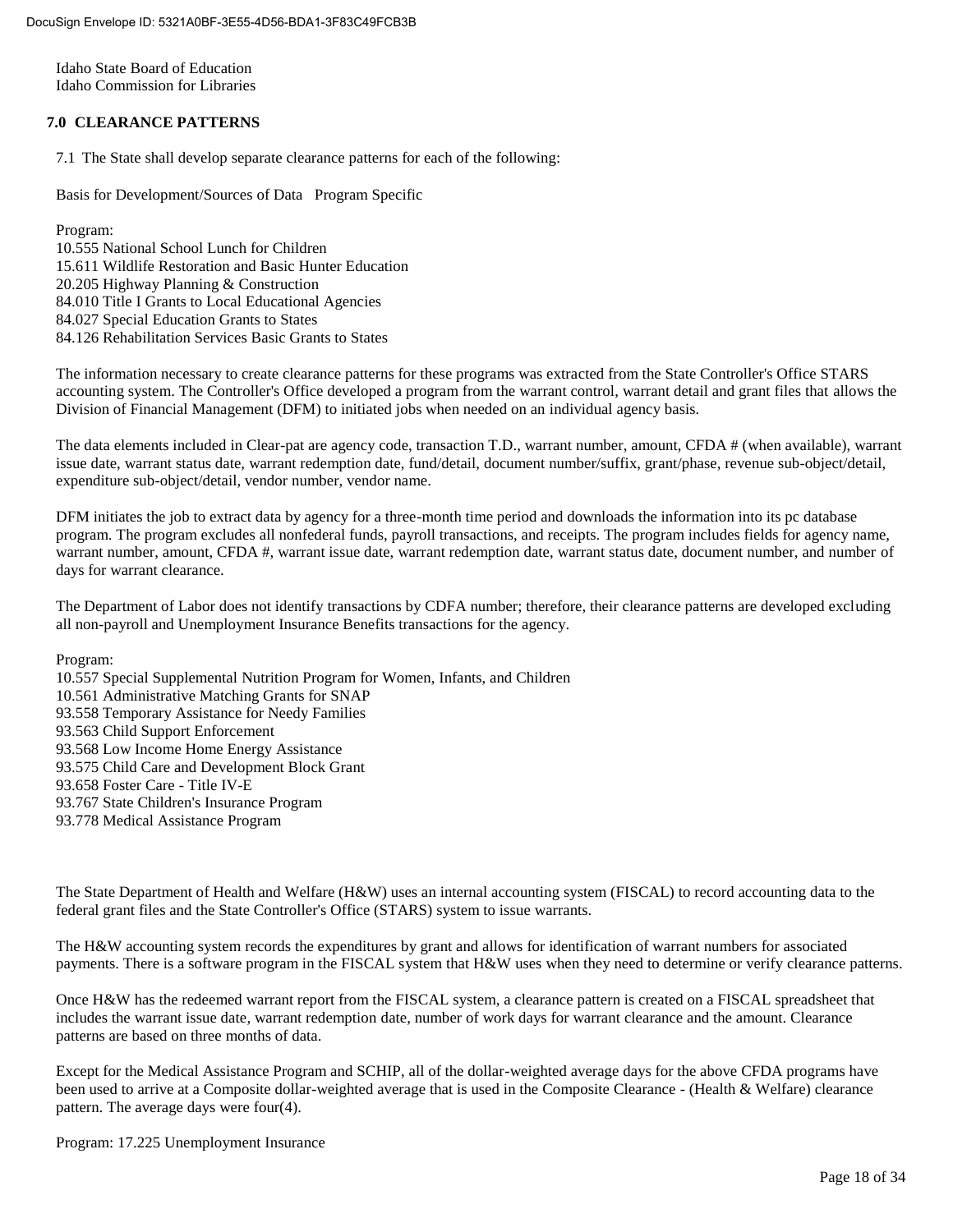The information necessary to create clearance patterns for these programs was extracted from the Department of Labor's Unemployment Insurance Benefit Payment System. The Data Processing Bureau developed a program to extract data from the VU1B.ESV.ESP960Fl file.

The data elements extracted are check number, dollar amount, date of issue and date cleared bank. The program calculates the number of days from issuance to clearance. Clearance patterns are based on three months of data.

Payroll Clearance Pattern Methodology The average date of clearance for payroll is 1-calendar days. Funds shall be drawn on Thursday to be received and available on Friday, payday.

7.2 The following shall develop the State's clearance patterns:

The Division of Financial Management, Executive Office of the Governor; Department of Health and Welfare; Department of Labor.

7.3 The sources of data the State shall use when developing its clearance patterns are as follows:

State Controller's Office STARS accounting system: State Department of Health and Welfare's internal accounting system (FISCAL); State Department of Labor's Unemployment Insurance Benefit Payment System.

7.4 The State shall use the following methodology when developing its clearance patterns:

When developing each clearance pattern, the State shall track at least 99% of the funds disbursed, from issuance to clearance, for a period of at least three months.

7.5 The State shall identify for each check or warrant (hereafter, check) in the population: (1) the date the check was released for payment; (2) the date the check was debited from the State's account, and, (3) the amount of the check.

7.6 The State shall use the following method to calculate the dollar-weighted average day of clearance:

To determine the number of days each check was outstanding (clearance time), the issue date shall be subtracted from the date the check cleared the State's account.

To determine the percentage of the disbursement paid out each day following issuance, the amount of the checks that clear the State's account each day shall be summed and then divided by the amount of the total disbursement.

For each day following issuance, the clearance time of the checks paid out that day shall be multiplied by the percentage of the total disbursement those checks represent. This product is the clearance factor.

The dollar-weighted average day of clearance for the disbursement shall be determined by summing the clearance factor of each day following the disbursement.

7.7 The State shall adjust each clearance pattern to reflect the dollar-weighted proportion of funds paid out by EFT/Direct payroll, with the following exceptions:

#### no exceptions

The State shall also adjust each clearance pattern to reflect:

No adjustments are made to the clearance patterns

7.8 Each of the State's clearance patterns is calculated in Business days.

7.9 An authorized State official shall certify that each clearance pattern developed by the State accurately corresponds to the clearance activity of the programs to which it is applied. This certification shall be provided to the Fiscal Service prior to the effective date of the Agreement. The State shall recertify its clearance patterns at least every five years.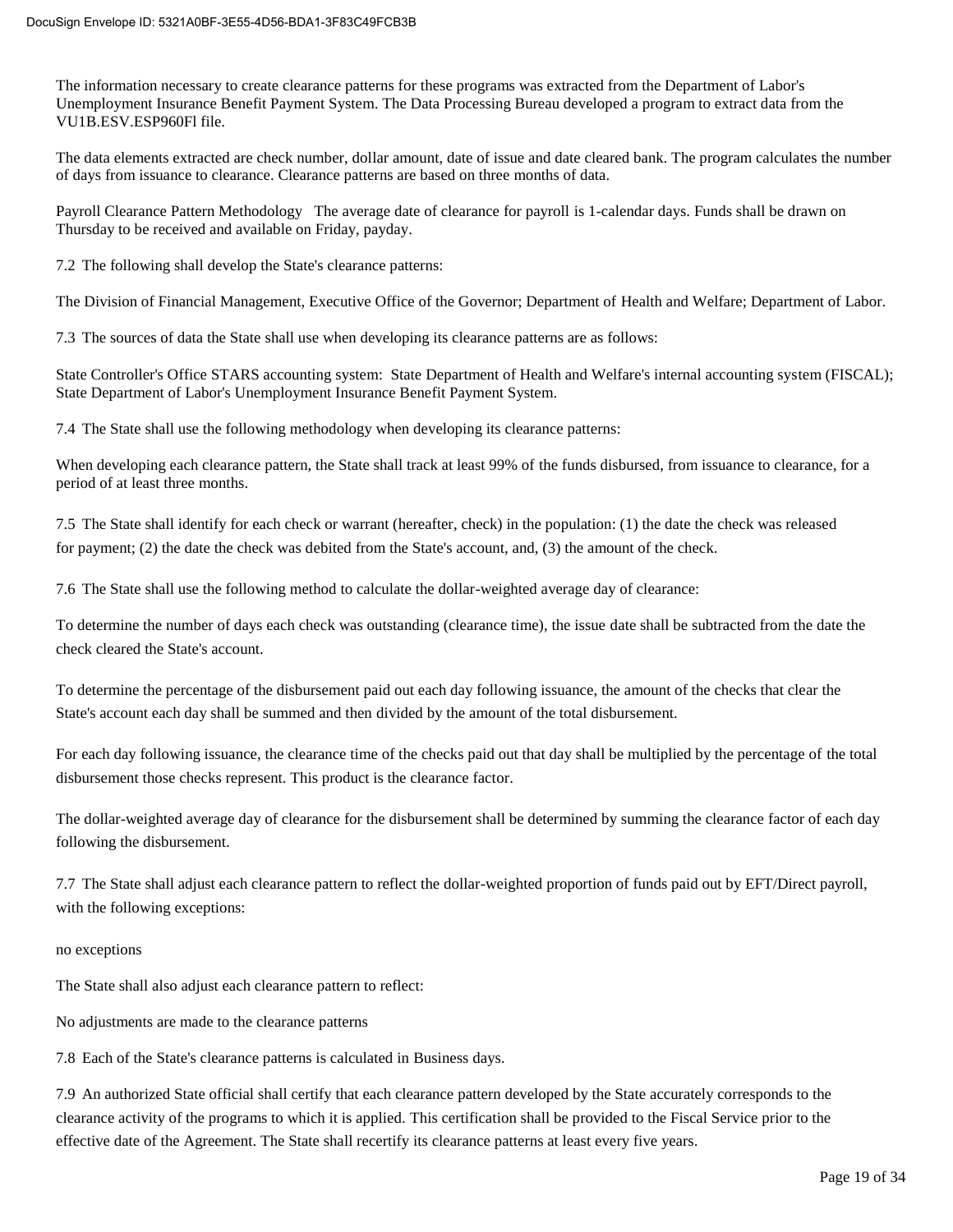7.10 The State shall follow the procedures of 31 CFR 205 if it has actual or constructive knowledge, at any time, that a clearance pattern does not correspond to a program's clearance activity.

#### **8.0 INTEREST CALCULATION METHODOLOGY**

#### 8.1 General Terms

8.1.1 The State and the Secretary agree that no interest liabilities will be incurred for transfers of funds made in accordance with the procedures specified in section 6 of this Agreement where the following funding techniques are applied:

Actual Allocation (Health & Welfare)

Actual Allocation (Labor Agreement)

Actual Allocation (Statewide Plan)

Actual Clearance, ZBA - Same Day Payment

Average Clearance

Average Clearance with Payroll

Biweekly Actual

Capitalization Grants for State Revolving Funds

Composite Clearance - (Health & Welfare)

Drawdowns on Payroll Cycle

Estimated Clearance

Monthly Actual - F&G

Payroll Payment Schedule (Health & Welfare)

Pre-Issuance - Grant Anticipation Revenue Vehicle (GARVEE) Debt Service Payments

Weekly Billing - ITD

8.1.2 The State shall maintain information on disbursements and receipts of funds to verify the implementation of any funding technique and document interest liabilities.

For each disbursement, the State shall be able to identify:

(1) amount of the issuance

- (2) date of issuance
- (3) date Federal funds are received and credited to a State account
- (4) amount of Federal funds received
- (5) date funds were requested
- 8.2 Federal Interest Liabilities

8.2.1 A Federal interest liability shall accrue from the day the State pays out its own funds for program purposes to the day Federal funds are credited to a State account. With regard to funds transferred out of the Federal Highway Trust Fund, if a State does not bill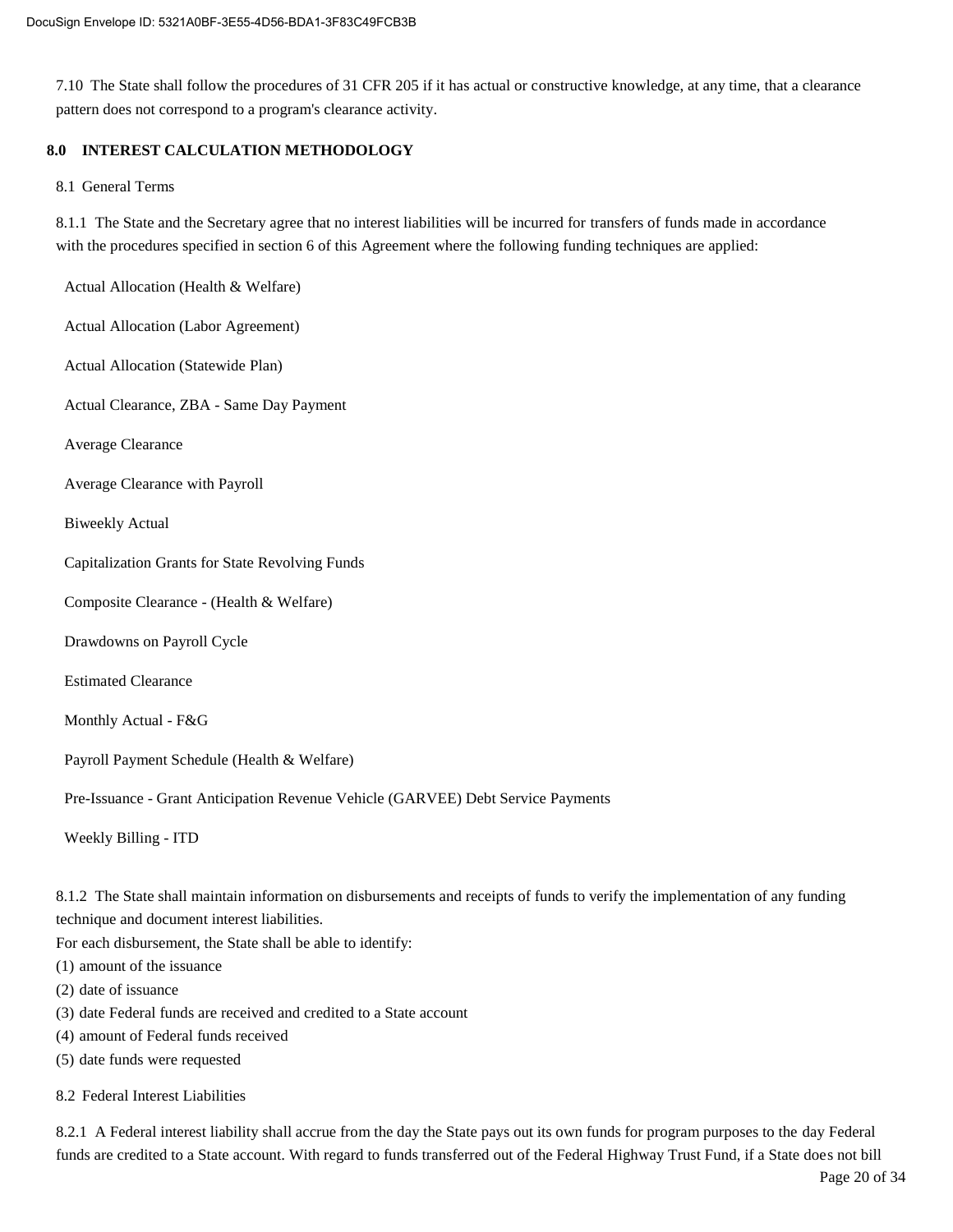at least weekly for current project costs, the Federal interest liability shall not accrue prior to the day the State submits a request for funds.

8.2.2 The State shall use the following method to calculate Federal interest liabilities:

#### Actual Activity:

For all transactions where the State pays out its own funds for program purposes prior to receiving Federal funds, the State shall track each payment from the date it is paid out of a State account to the date Federal funds are subsequently credited to a State account to cover that outlay. The Federal interest liability on each payment shall be based on the difference in whole days between the two events. With Federal-State matching programs, interest shall be calculated on the Federal percentage of the disbursement.

8.3 The Unemployment Trust Fund

8.3.1 The State shall use the following method to calculate State interest liabilities on funds withdrawn from the several accounts in the Unemployment Trust Fund:

Federal and State Funds are Not Interest Neutral:

The State shall use the following methodology to calculate State interest liabilities on funds withdrawn from the several accounts in the UTF under the Unemployment Insurance program.

Based on statements provided by its financial institution, or other appropriate source, the State shall determine the actual interest earnings and the related banking costs attributable to funds withdrawn from its account in the UTF.

At the end of the State's fiscal year, the State shall calculate the percentage of its total unemployment compensation expenditures for (1) funds withdrawn from the State account in the UTF, or the State %, and (2) funds withdrawn from the Federal Employees Compensation Account (FECA) and the Extended Unemployment Compensation Account (EUCA) and any other accounts of Federal funds in the UTF, or the Federal %.

The State shall calculate the actual interest earnings and the related banking costs attributable to funds withdrawn from the State account in the UTF by multiplying the State % by the amount of the actual interest earnings and the related banking costs of the account as a whole. The State's liability for interest on funds withdrawn from its account in the UTF shall consist of the actual interest earnings attributable to such funds less the related banking costs attributed to such funds.

The State shall determine the average daily cash balance of its unemployment compensation benefit payment account for its fiscal year. The State shall calculate the average daily cash balance of Federal funds by multiplying the Federal % by the average daily cash balance of the benefit payment account on the whole. The State's liability for interest on funds withdrawn from the FECA and EUCA (and any other benefit accounts of Federal funds in the UTF from which the State draws funds) shall be the average daily cash balance of Federal funds multiplied by the annualized rate equal to the average equivalent yields of 13-week Treasury bills auctioned during the State's fiscal year.

#### 8.4 Refund Liabilities

8.4.1 The State shall be liable for interest on refunds from the date the refund is credited to a State account until the date the refund is debited from the State account for program purposes. The State shall apply a \$50,000 refund transaction threshold below which the State shall not incur or calculate interest liabilities on refunds. A transaction is defined as a single deposit.

8.4.2 For each refund, the State shall maintain information identifying:

- (1) date a refund is credited to a State account
- (2) date of the subsequent deposit of Federal funds against which the refund is offset
- (3) amount of the refund

8.4.3 The State shall use the following methodology to calculate interest liabilities on refunds:

#### Refunds Deposited to Interest Neutral Programs:

With programs to which applicable interest neutral funding techniques are applied, the State interest liability shall be based on the difference in whole days between the date the refund is deposited in a State account and the date the refund is offset against a subsequent deposit of Federal funds.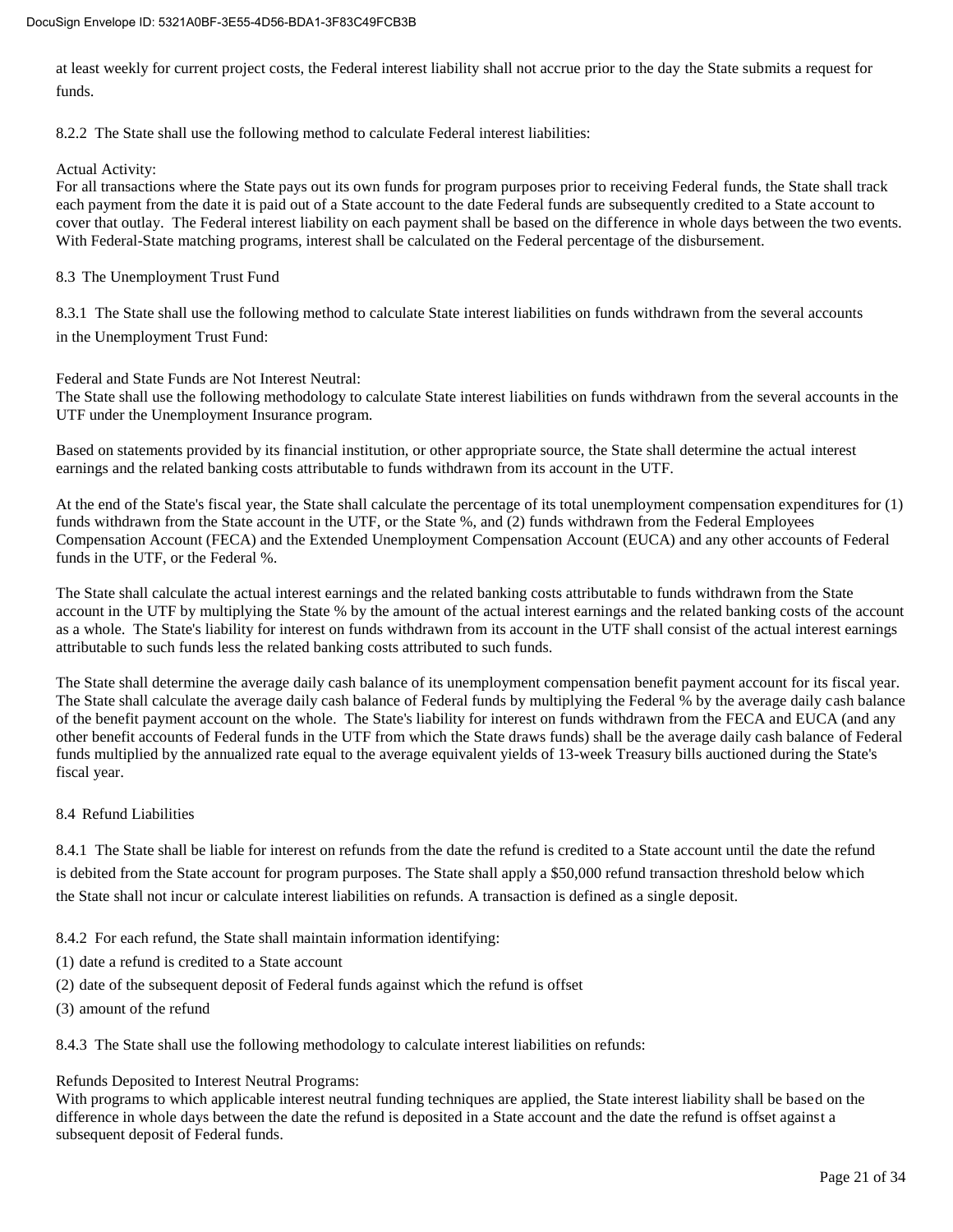#### 8.5 Exemptions

8.5.1 Where more than one State agency is a recipient of Federal funds under a program, a particular State agency's funding may be excluded from interest calculation procedures if the State agency receives an amount of funds less than 5 % of the State's threshold for major Federal assistance programs. Notwithstanding this potential exemption, however, in no case shall less than 90% of a program's total funding be subject to interest calculation procedures.

Proration of calculations: If less than total program funding is subject to interest calculation procedures, the resulting interest liability calculations shall be prorated to 100% of program funding.

#### 8.6 State Interest Liabilities

8.6.1 The State shall be liable for interest on Federal funds from the date Federal funds are credited to a State account until the date those funds are paid out for program purposes.

8.6.2 The State shall use the following method to calculate State interest liabilities on Federal funds:

8.6.2.1 Measuring Time Funds Are Held

#### Deposit to Clearance:

To determine the total time Federal funds are held, the State shall measure the time between the date Federal funds are received and credit to a State's account and the date those funds are debited from the State's account.

#### 8.6.2.2 Source of Data

Data is collected for actual dates of receipts compared to requested for dates.

8.6.2.3 Standards Applied

Statistical Sampling (Pre-Issuance):

To measure the time Federal funds are held in a State account prior to being disbursed, the State shall use statistical sampling. The sample shall be randomly selected, and shall be of sufficient size to ensure, at a minimum, a 95% confidence interval no wider than ą 0.3 dollar-weighted days about the estimated mean.

For each check in the sample population, the State shall:

1 subtract the deposit date from the issuance date

2 multiply the difference of step 1 by the check amount

3 divide the product of step 2 by the total amount of funds drawn in the sample to determine the dollar-weighted pre-issuance time for that check

The State shall then sum the dollar-weighted pre-issuance time for each check to arrive at the total dollar-weighted average pre-issuance time to be used for calculating State interest liabilities.

8.6.2.4 Calculation Procedure

Average Daily Balance:

 $I = ADB \times R$ , where

 $I = State's total interest liability$ 

ADB = Average Daily Balance of cash in a program's account, measured from deposit to clearance

 $R =$  Annualized rate equal to the average equivalent yields of 13-week Treasury bills auctioned during a State's fiscal year

#### **9.0 REVERSE FLOW PROGRAMS**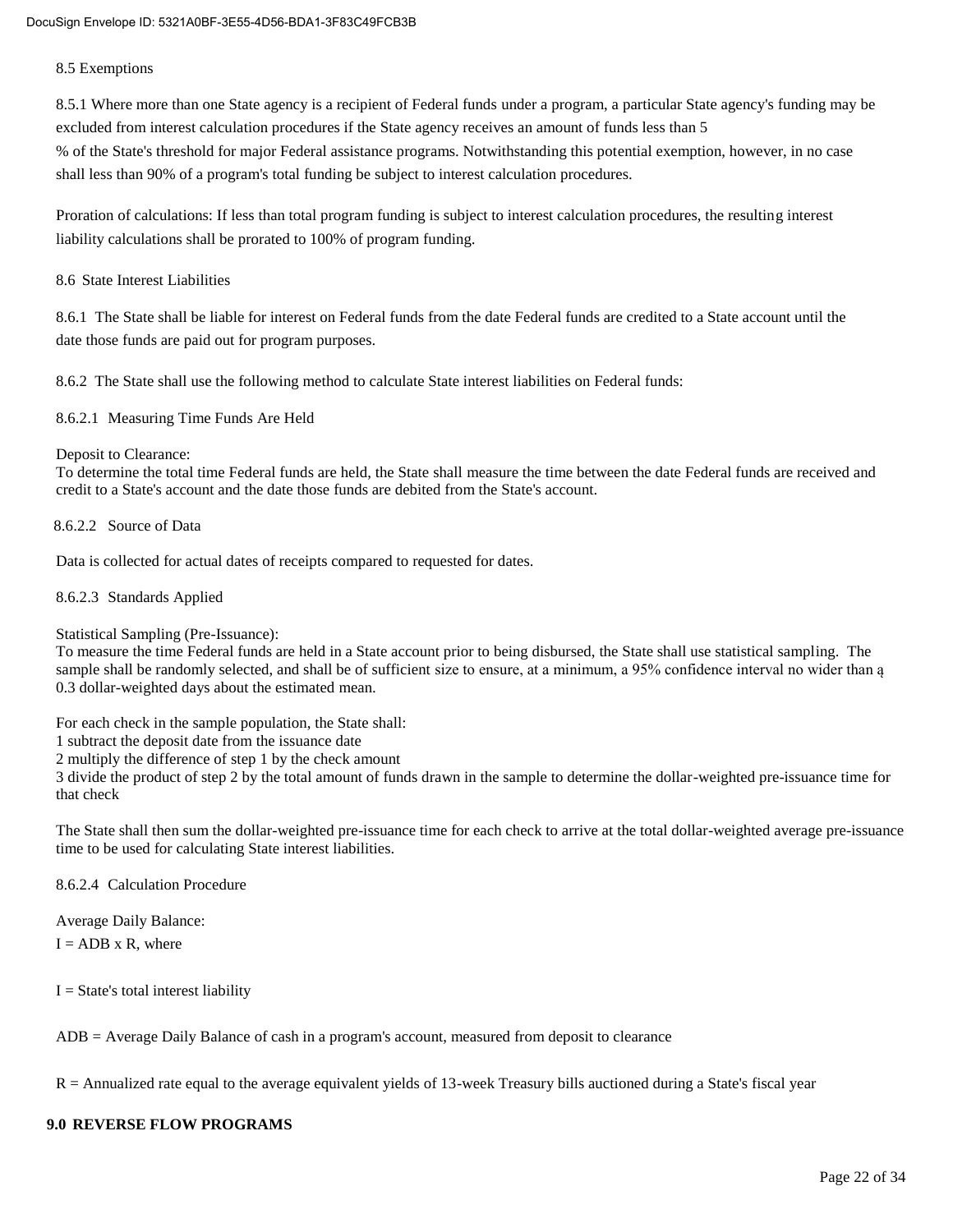The State is not required to cover any reverse flow programs under the terms of this Agreement because the State does not participate in the program.

#### **10.0 INTEREST CALCULATION COSTS**

10.1 As set forth in 31 CFR 205.27, interest calculation costs are defined as those costs necessary for the actual calculation of interest, including the cost of developing and maintaining clearance patterns in support of the interest calculations. Interest calculation costs do not include expenses for normal disbursing services, such as processing of checks or maintaining records for accounting and reconciliation of cash balances, or expenses for upgrading or modernizing accounting systems. Interest calculation costs in excess of \$50,000 in any year are not eligible for reimbursement, unless the State provides justification with the annual report.

10.2 The State expects to incur the following types of interest calculation costs:

The State may incur personnel and operating costs to retrieve data and calculate interest on programs included in the annual treasury state agreement.

10.3 The State shall submit all claims for reimbursement of interest calculation costs with its Annual Report in accordance with 31 CFR 205.

#### **11.0 NON-COMPLIANCE**

11.1 The provisions of 31 CFR Part 205.29 and 31 CFR Part 205.30 shall apply in cases of non-compliance with the terms of this Agreement.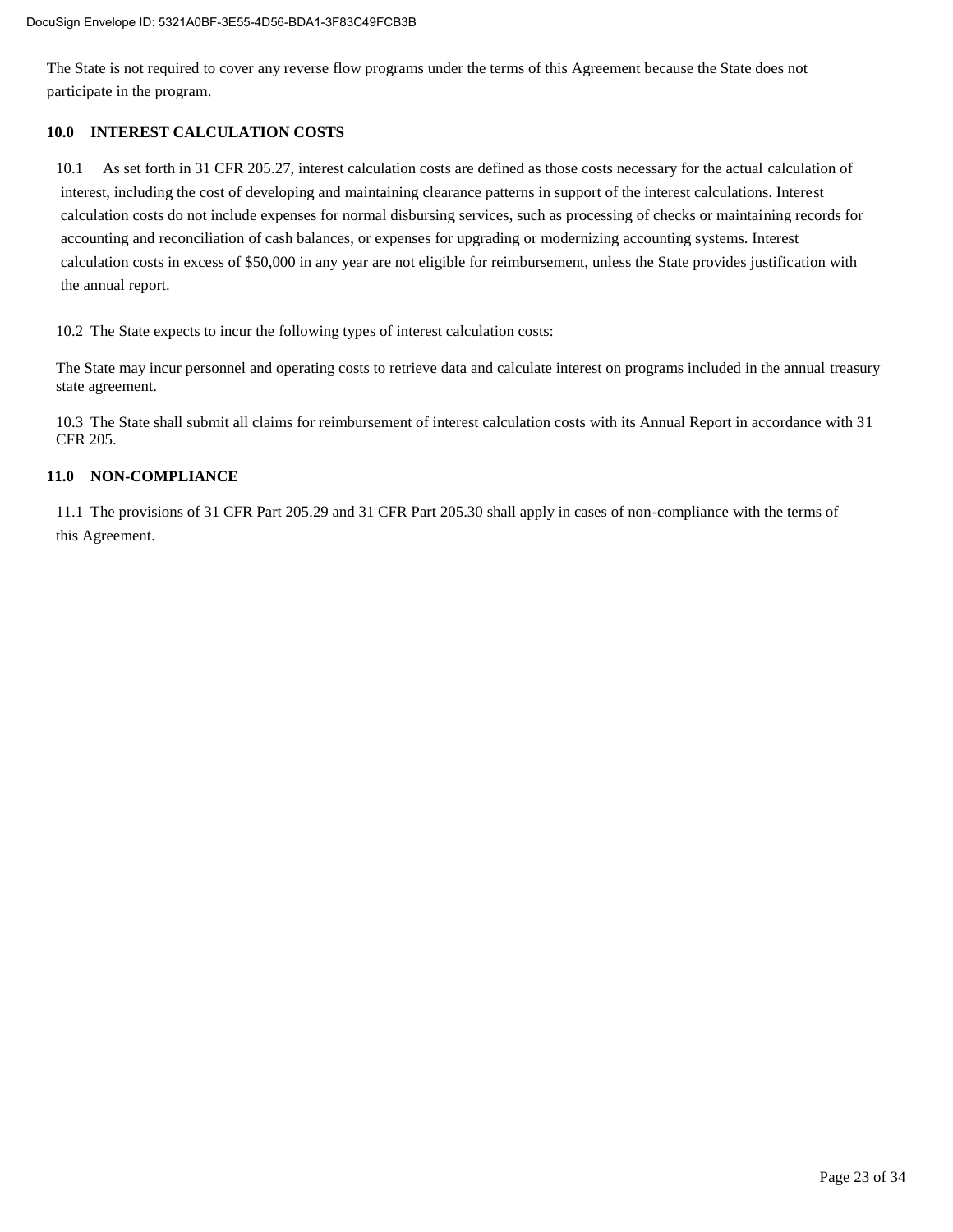#### **12.0 AUTHORIZED SIGNATURES**

David Fulkerson DFM Deputy Administrator/State Financial Officer

| Signature:               | DocuSigned by:<br>David Fulkerson | Date Signed: | 6/22/2021 |
|--------------------------|-----------------------------------|--------------|-----------|
| Date Submitted 6/15/2021 | – DA407C2C94ED4A1                 |              |           |

Sandra R. Paylor Acting Assistant Commissioner Revenue Collections Management Bureau of the Fiscal Service U.S. Department of the Treasury

DocuSigned by: Signature: Sandra Paylor<br>Date Signed:

6/28/2021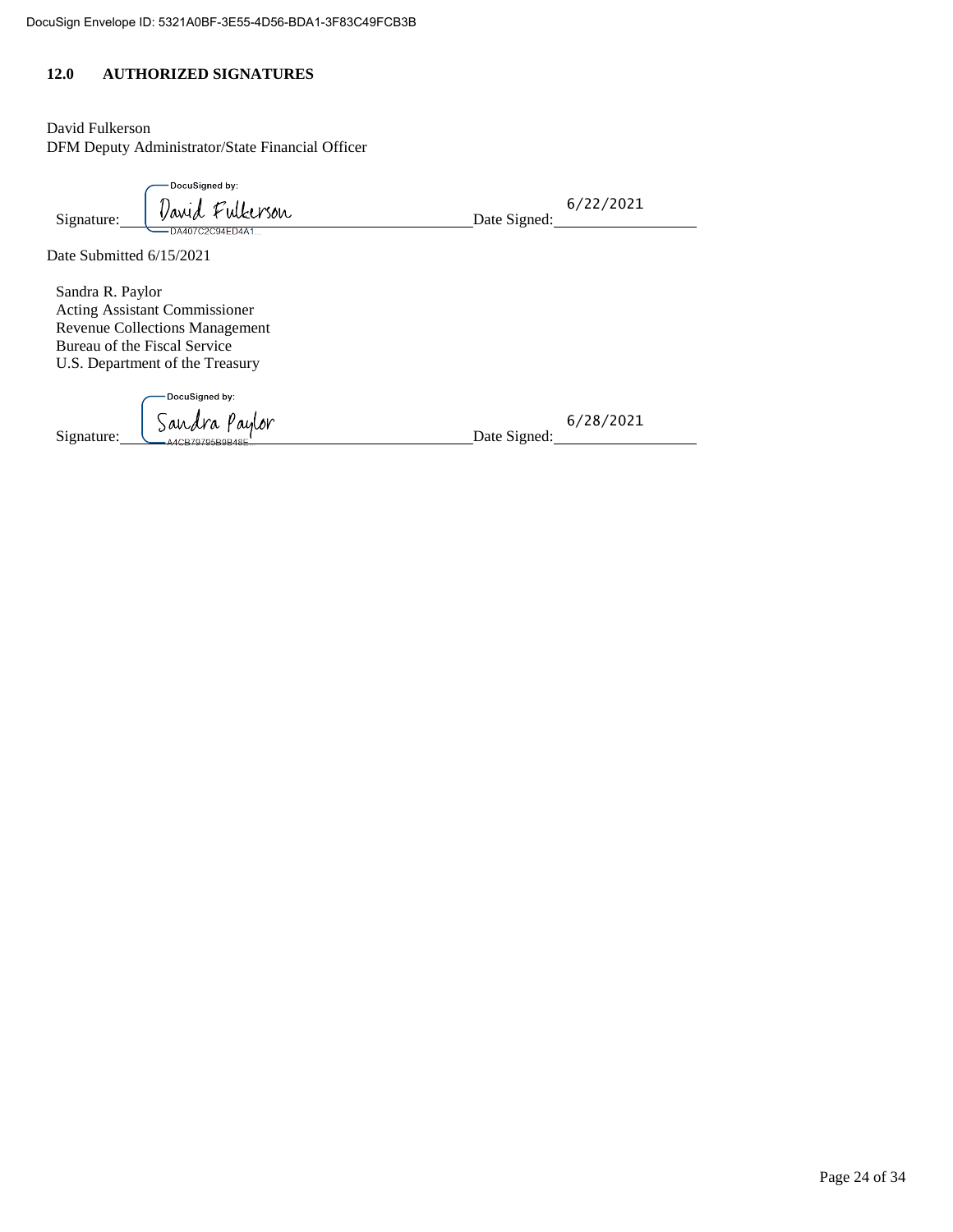# **Exhibit I - Funds Request and Receipt Times Schedule**

### **State of Idaho**

| <b>Federal Agency</b>             | Payment Type                     | <b>Request Cut-Off Time</b> | <b>Receipt Window</b> |
|-----------------------------------|----------------------------------|-----------------------------|-----------------------|
| Agriculture-FNS                   | <b>ACH</b>                       | 11:59 PM                    | 1 day                 |
| Agriculture-FNS                   | Fedwire                          | 5:45 PM                     | 0 <sub>day</sub>      |
| Agriculture-FS                    | <b>ACH</b>                       | 3:00 PM                     | $\overline{1}$ day    |
| Air National Guard                | $\mathbb{A}\mathbb{C}\mathbb{H}$ | 12:00 PM                    | 15 days               |
| <b>Army National Guard</b>        | <b>ACH</b>                       | 12:00 PM                    | 15 days               |
| Commerce-NOAA                     | ACH                              | 2:00 PM                     | 1 day                 |
| Dept of Homeland Security (FEMA)  | Fedwire                          | 2:00 PM                     | 2 days                |
| Dept of Homeland Security (ODP)   | <b>ACH</b>                       | 2:00 PM                     | 2 days                |
| Dept of Homeland Security (ODP)   | Fedwire                          | 2:00 PM                     | 2 days                |
| $\rm{EPA}$                        | <b>ACH</b>                       | 2:00 PM                     | 2 days                |
| <b>EPA</b>                        | Fedwire                          | 2:00 PM                     | 0 <sub>day</sub>      |
| Education                         | <b>ACH</b>                       | 3:00 PM                     | 1 day                 |
| Education                         | Fedwire                          | 2:00 PM                     | 0 <sub>day</sub>      |
| Energy                            | <b>ACH</b>                       | 4:00 PM                     | 1 day                 |
| Energy                            | Fedwire                          | 3:00 PM                     | 0 <sub>day</sub>      |
| <b>HHS</b>                        | <b>ACH</b>                       | 5:00 PM                     | 1 day                 |
| <b>HHS</b>                        | Fedwire                          | 3:00 PM                     | 0 <sub>day</sub>      |
| <b>HUD</b>                        | <b>ACH</b>                       | 5:30 PM                     | 2 days                |
| <b>HUD</b>                        | Fedwire                          | 3:00 PM                     | 0 <sub>day</sub>      |
| Interior-FWS                      | <b>ACH</b>                       | 11:59 PM                    | 1 day                 |
| Interior-FWS                      | Fedwire                          | 5:45 PM                     | 0 <sub>day</sub>      |
| Interior-OSM                      | <b>ACH</b>                       | 3:00 PM                     | 1 day                 |
| Interior-OSM                      | Fedwire                          | 1:00 PM                     | 0 <sub>day</sub>      |
| Justice                           | <b>ACH</b>                       | 11:00 PM                    | 6 days                |
| Justice                           | Fedwire                          | 2:00 PM                     | 2 days                |
| Labor-Non-UTF                     | <b>ACH</b>                       | 3:00 PM                     | 1 day                 |
| Labor-UTF                         | <b>ACH</b>                       | 3:00 PM                     | 1 day                 |
| Labor-UTF                         | Fedwire                          | 3:00 PM                     | 0 <sub>day</sub>      |
| National Science Foundation (NSF) | <b>ACH</b>                       | 8:00 PM                     | 1 day                 |
| National Science Foundation (NSF) | Fedwire                          | 5:45 PM                     | 0 <sub>day</sub>      |
| Social Security Administration    | <b>ACH</b>                       | 11:59 PM                    | 1 day                 |
| Social Security Administration    | Fedwire                          | 5:45 PM                     | 0 <sub>day</sub>      |
| Transportation (FAA)              | <b>ACH</b>                       | 2:00 PM                     | 1 day                 |
| Transportation (FHWA)             | <b>ACH</b>                       | 12:00 PM                    | 3 days                |
| Transportation (FHWA)             | Fedwire                          | 12:00 PM                    | 0 <sub>day</sub>      |
| Transportation (FTA)              | <b>ACH</b>                       | 2:00 PM                     | 1 day                 |
| Veterans Administration           | $\rm ACH$                        | 12:00 PM                    | 3 days                |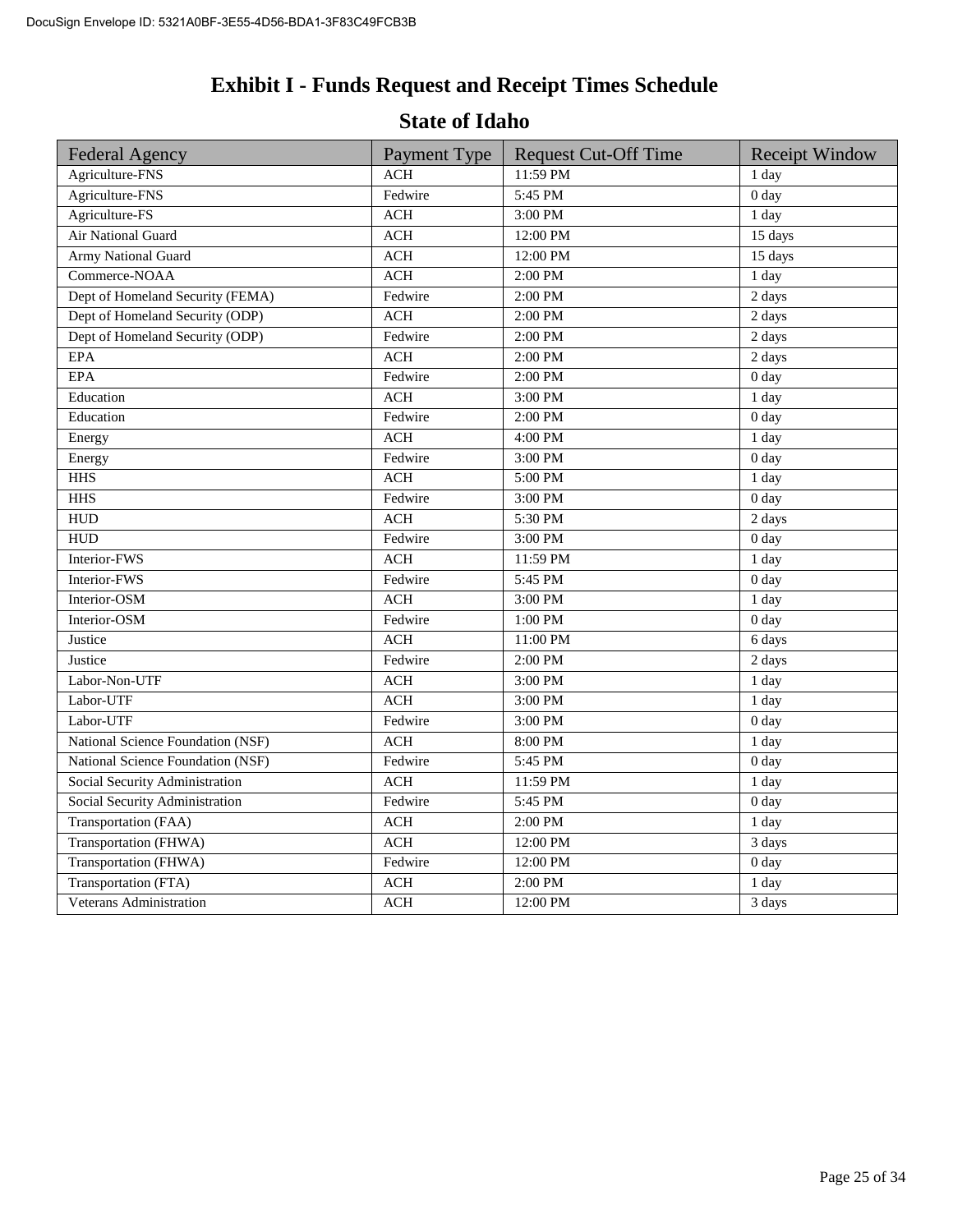# **Exhibit II - State of Idaho LIST OF STATE CLEARANCE TIMES**

### **(Rounded Dollar-Weighted Average Day of Clearance)**

### **Clearance Times Where the Timing of A Draw Down Is Based on A Clearance Pattern**

| <b>CFDA</b> | Program Name                                                                                                              | Recipient                                      | %     | Component                                          | Technique                                         | Rounded<br>days |
|-------------|---------------------------------------------------------------------------------------------------------------------------|------------------------------------------------|-------|----------------------------------------------------|---------------------------------------------------|-----------------|
| 10.551      | Supplemental<br><b>Nutrition</b><br>Assistance<br>Program                                                                 | Department of<br>Health and<br>Welfare         | 100.0 | <b>Benefits</b>                                    | Actual Clearance,<br>ZBA - Same Day<br>Payment    | 0 Days          |
| 10.553      | <b>School Breakfast</b><br>Program                                                                                        | Superintendent of<br><b>Public Instruction</b> | 100.0 | School Districts,<br>Non-profit<br>Organizations   | Average Clearance                                 | 3 Days          |
| 10.555      | National School<br>Lunch Program                                                                                          | Superintendent of<br><b>Public Instruction</b> | 100.0 | School Districts,<br>Non-profit<br>Organizations   | Average Clearance                                 | 3 Days          |
| 10.557      | Special<br>Supplemental<br>Nutrition Program<br>for Women,<br>Infants, and<br>Children                                    | Department of<br>Health and<br>Welfare         | 27.38 | Direct Administrative<br>Costs                     | Composite<br>Clearance - (Health<br>& Welfare)    | 4 Days          |
|             | Special<br>Supplemental<br>Nutrition Program<br>for Women,<br>Infants, and<br>Children                                    | Department of<br>Health and<br>Welfare         | 3.42  | Payroll                                            | Payroll Payment<br>Schedule (Health &<br>Welfare) | 0 Days          |
|             | Special<br>Supplemental<br>Nutrition Program<br>for Women,<br>Infants, and<br>Children                                    | Department of<br>Health and<br>Welfare         | 67.13 | <b>Benefits</b>                                    | Actual Clearance,<br>ZBA - Same Day<br>Payment    | 0 Days          |
|             | Special<br>Supplemental<br>Nutrition Program<br>for Women,<br>Infants, and<br>Children                                    | Department of<br>Health and<br>Welfare         | 2.07  | <b>Indirect Costs</b>                              | <b>Actual Allocation</b><br>(Health & Welfare)    | 0 Days          |
| 10.561      | State<br>Administrative<br>Matching Grants<br>for the<br>Supplemental<br>Nutrition<br>Assistance<br>Program               | Department of<br>Health and<br>welfare         | 4.99  | Payroll                                            | Payroll Payment<br>Schedule (Health &<br>Welfare) | 0 Days          |
|             | <b>State</b><br>Administrative<br><b>Matching Grants</b><br>for the<br>Supplemental<br>Nutrition<br>Assistance<br>Program | Department of<br>Health and<br>Welfare         | 13.82 | Direct Administrative<br><b>Costs and Benefits</b> | Composite<br>Clearance - (Health<br>& Welfare)    | 4 Days          |
|             | <b>State</b><br>Administrative<br><b>Matching Grants</b><br>for the<br>Supplemental                                       | Department of<br>Health and<br>Welfare         | 81.19 | <b>Indirect Costs</b>                              | <b>Actual Allocation</b><br>(Health & Welfare)    | 0 Days          |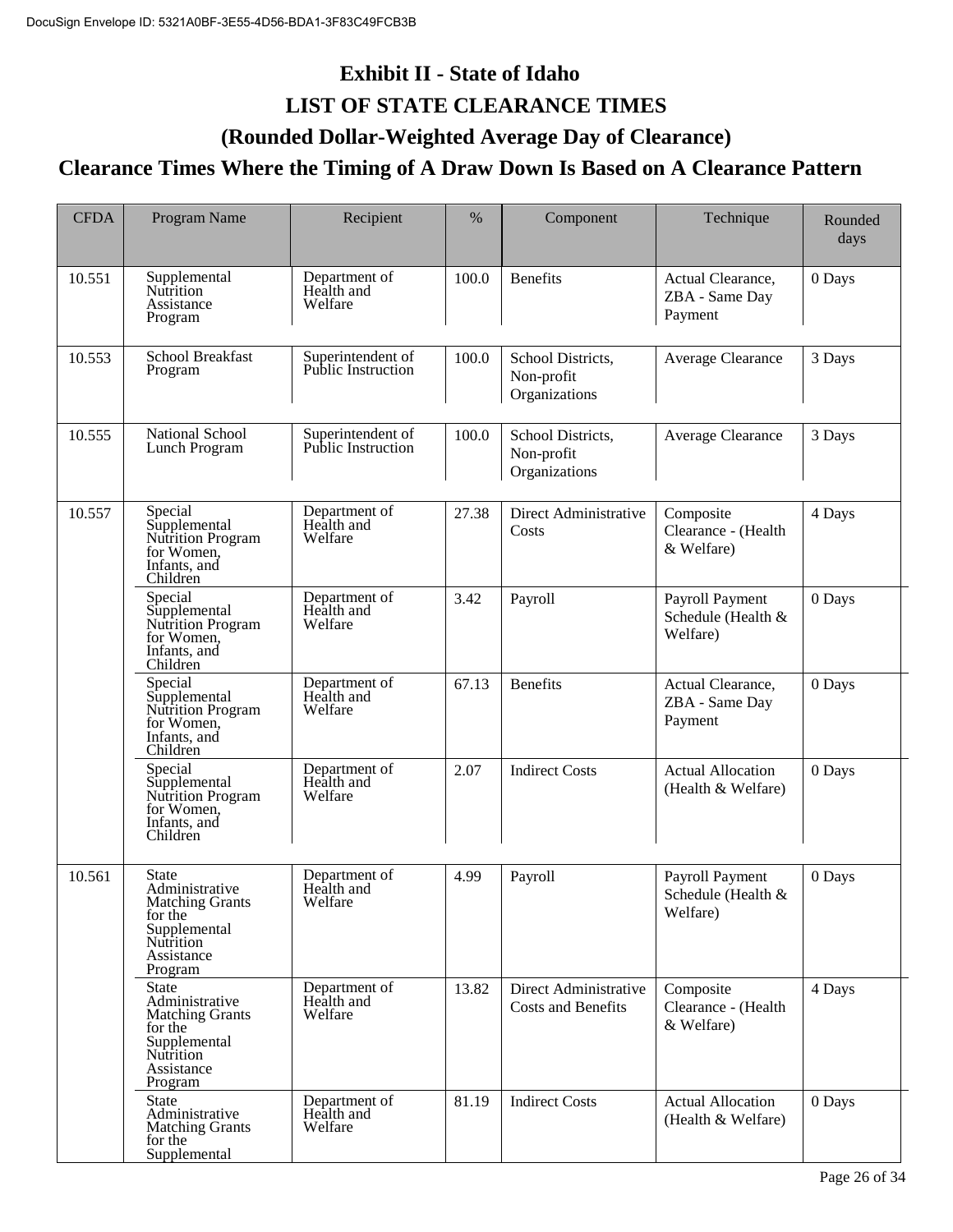|             | <b>Nutrition</b><br>Assistance<br>Program                                                        |                                        |       |                                                    |                                                   |        |
|-------------|--------------------------------------------------------------------------------------------------|----------------------------------------|-------|----------------------------------------------------|---------------------------------------------------|--------|
| 12.400      | Military<br>Construction,<br><b>National Guard</b>                                               | Division of<br>Military                | 100.0 | Construction, Design,<br>and Development           | <b>Biweekly Actual</b>                            | N/A    |
| 12.401      | National Guard<br>Military<br>Operations and<br>Maintenance<br>(O&M) Projects                    | Division of<br>Military                | 11.0  | Payroll - previous<br>grant year                   | <b>Biweekly Actual</b>                            | N/A    |
|             | National Guard<br>Military<br>Operations and<br>Maintenance<br>$(O&M)$ Projects                  | Division of<br>Military                | 64.0  | <b>Operating Costs -</b><br>previous grant year    | <b>Biweekly Actual</b>                            | N/A    |
|             | National Guard<br>Military<br>Operations and<br>Maintenance<br>(O&M) Projects                    | Division of<br>Military                | 15.0  | Payroll - current<br>grant year                    | <b>Biweekly Actual</b>                            | N/A    |
|             | National Guard<br>Military<br>Operations and<br>Maintenance<br>$(O&M)$ Projects                  | Division of<br>Military                | 10.0  | Operating costs -<br>current grant year            | <b>Biweekly Actual</b>                            | N/A    |
| 14.228      | Community<br>Development<br><b>Block</b><br>Grants/State's<br>Program                            | Department of<br>Commerce              | 11.0  | Payroll                                            | <b>Biweekly Actual</b>                            | N/A    |
|             | Community<br>Development<br><b>Block</b><br>Grants/State's<br>Program                            | Department of<br>Commerce              | 89.0  | <b>Direct Costs</b>                                | Average Clearance                                 | 0 Days |
| 15.611      | Wildlife<br>Restoration                                                                          | Department of<br>Fish and Game         | 50.0  | Payroll                                            | Monthly Actual -<br>F&G                           | N/A    |
|             | Wildlife<br>Restoration                                                                          | Department of<br>Fish and Game         | 50.0  | <b>Vendor Payments</b>                             | Monthly Actual -<br>F&G                           | N/A    |
| 16.575      | Crime Victim<br>Assistance                                                                       | Department of<br>Health and<br>Welfare | 0.22  | <b>Indirect Costs</b>                              | <b>Actual Allocation</b><br>(Health & Welfare)    | 0 Days |
|             | Crime Victim<br>Assistance                                                                       | Department of<br>Health and<br>Welfare | 99.16 | Direct Administrative<br><b>Costs and Benefits</b> | Composite<br>Clearance - (Health<br>& Welfare)    | 4 Days |
|             | Crime Victim<br>Assistance                                                                       | Department of<br>Health and<br>Welfare | 0.62  | Payroll                                            | Payroll Payment<br>Schedule (Health &<br>Welfare) | 0 Days |
| 17.225<br>F | Unemployment<br>Insurance --<br>Federal Benefit<br>Account and<br>Administrative<br>Costs        | Department of<br>Labor                 | 4.0   | Non-Payroll<br><b>Administrative Costs</b>         | Drawdowns on<br>Payroll Cycle                     | 0 Days |
|             | Unemployment<br>Insurance --<br><b>Federal Benefit</b><br>Account and<br>Administrative<br>Costs | Department of<br>Labor                 | 11.0  | Payroll                                            | Average Clearance                                 | 0 Days |
|             | Unemployment<br>Insurance --<br>Federal Benefit                                                  | Department of<br>Labor                 | 83.0  | <b>Federal Benefits</b>                            | Actual Clearance,<br>ZBA - Same Day<br>Payment    | 0 Days |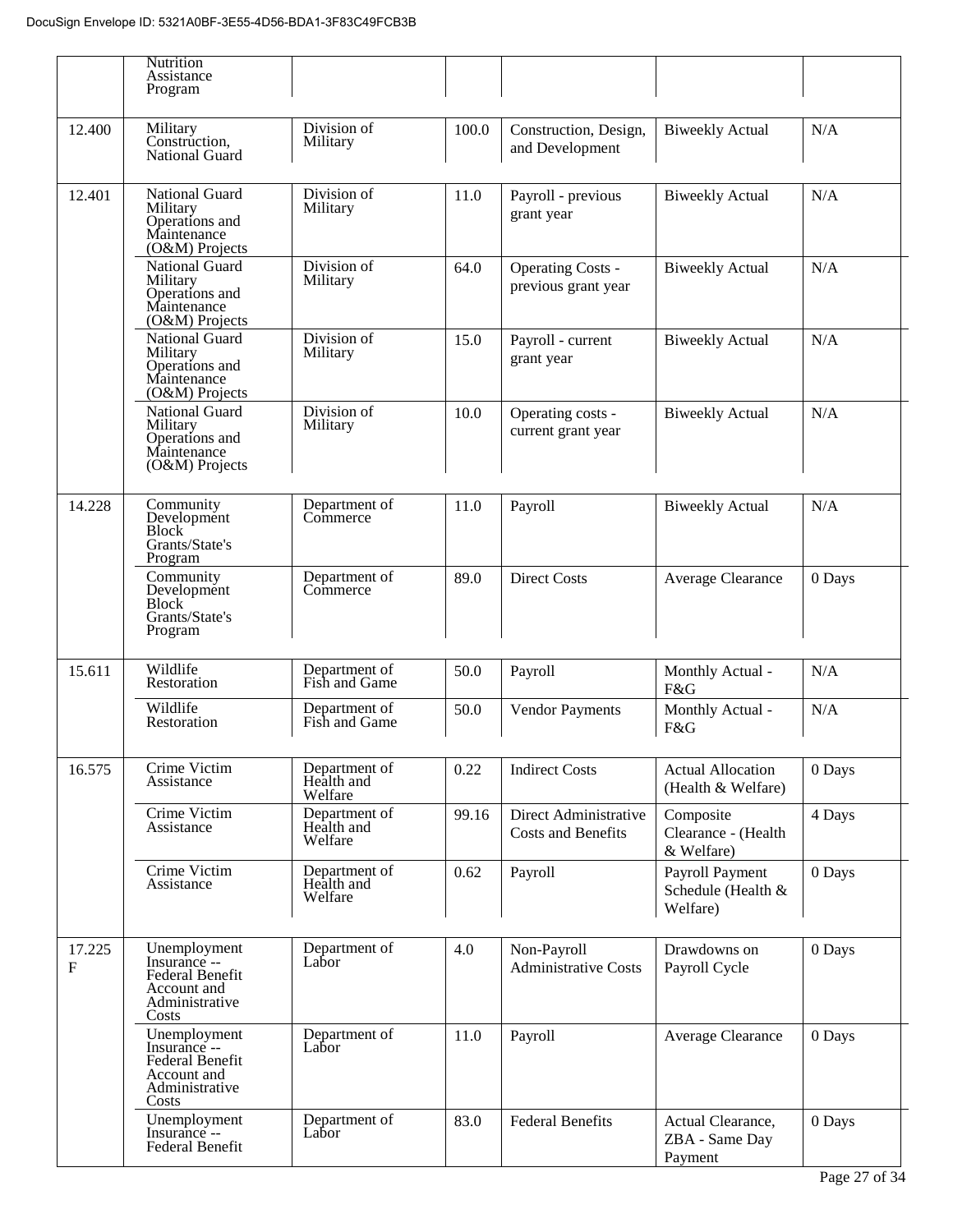|             | Account and<br>Administrative<br>Costs                                                    |                                                      |       |                                                  |                                                                                                     |        |
|-------------|-------------------------------------------------------------------------------------------|------------------------------------------------------|-------|--------------------------------------------------|-----------------------------------------------------------------------------------------------------|--------|
|             | Unemployment<br>Insurance --<br>Federal Benefit<br>Account and<br>Administrative<br>Costs | Department of<br>Labor                               | 2.0   | <b>Indirect Costs</b>                            | <b>Actual Allocation</b><br>(Labor Agreement)                                                       | 0 Days |
| 17.225<br>S | Unemployment<br>Insurance -- State<br>Benefit Account                                     | Department of<br>Labor                               | 100.0 | <b>State Benefits</b>                            | Actual Clearance,<br>ZBA - Same Day<br>Payment                                                      | 0 Days |
| 20.205      | <b>Highway Planning</b><br>and Construction                                               | Idaho<br>Transportation<br>Department                | 1.7   | Adjustments, Internal<br>Services                | Weekly Billing -<br><b>ITD</b>                                                                      | 0 Days |
|             | Highway Planning<br>and Construction                                                      | Idaho<br>Transportation<br>Department                | 6.84  | Approved Indirect<br><b>Cost Allocation Plan</b> | Weekly Billing -<br><b>ITD</b>                                                                      | 0 Days |
|             | <b>Highway Planning</b><br>and Construction                                               | Idaho<br>Transportation<br>Department                | 71.51 | Construction,<br><b>Consultant Costs</b>         | Average Clearance                                                                                   | 3 Days |
|             | Highway Planning<br>and Construction                                                      | Idaho<br>Transportation<br>Department                | 3.57  | <b>Payroll Costs</b>                             | Average Clearance<br>with Payroll                                                                   | 0 Days |
|             | <b>Highway Planning</b><br>and Construction                                               | Idaho<br>Transportation<br>Department                | 16.38 | Debt Service                                     | Pre-Issuance - Grant<br>Anticipation<br>Revenue Vehicle<br>(GARVEE) Debt<br><b>Service Payments</b> | N/A    |
| 64.015      | <b>Veterans State</b><br>Nursing Home<br>Care                                             | Division of<br>Veterans Services                     | 100.0 | <b>Benefits</b>                                  | <b>Actual Allocation</b><br>(Statewide Plan)                                                        | 0 Days |
| 66.468      | Capitalization<br>Grants for<br>Drinking Water<br>Revolving Fund                          | Department of<br>Environmental<br>Quality            | 100.0 | <b>Revolving Funds</b>                           | Capitalization<br><b>Grants</b> for State<br><b>Revolving Funds</b>                                 | 9 Days |
| 84.010      | Title I Grants to<br><b>Local Educational</b><br>Agencies                                 | Superintendent of<br><b>Public Instruction</b>       | 1.0   | Payroll                                          | Average Clearance                                                                                   | 0 Days |
|             | Title I Grants to<br><b>Local Educational</b><br>Agencies                                 | Superintendent of<br><b>Public Instruction</b>       | 1.0   | Direct & Indirect<br>Costs                       | Average Clearance                                                                                   | 3 Days |
|             | Title I Grants to<br><b>Local Educational</b><br>Agencies                                 | Superintendent of<br><b>Public Instruction</b>       | 98.0  | <b>School Districts</b>                          | Average Clearance                                                                                   | 3 Days |
| 84.027      | <b>Special Education</b><br>-- Grants to States                                           | Superintendent of<br><b>Public Instruction</b>       | 1.0   | Payroll                                          | Average Clearance                                                                                   | 0 Days |
|             | <b>Special Education</b><br>-- Grants to States                                           | Superintendent of<br>Public Instruction              | 2.0   | Direct & Indirect<br>Costs                       | Average Clearance                                                                                   | 3 Days |
|             | <b>Special Education</b><br>-- Grants to States                                           | Superintendent of<br><b>Public Instruction</b>       | 97.0  | <b>School Districts</b>                          | Average Clearance                                                                                   | 3 Days |
| 84.126      | Rehabilitation<br>Services --<br>Vocational<br>Rehabilitation<br><b>Grants</b> to States  | Commission for<br>the Blind and<br>Visually Impaired | 9.0   | Payroll                                          | Average Clearance                                                                                   | 0 Days |
|             | Rehabilitation<br>Services --<br>Vocational<br>Rehabilitation<br><b>Grants</b> to States  | Commission for<br>the Blind and<br>Visually Impaired | 7.0   | Vendor payments                                  | Average Clearance                                                                                   | 7 Days |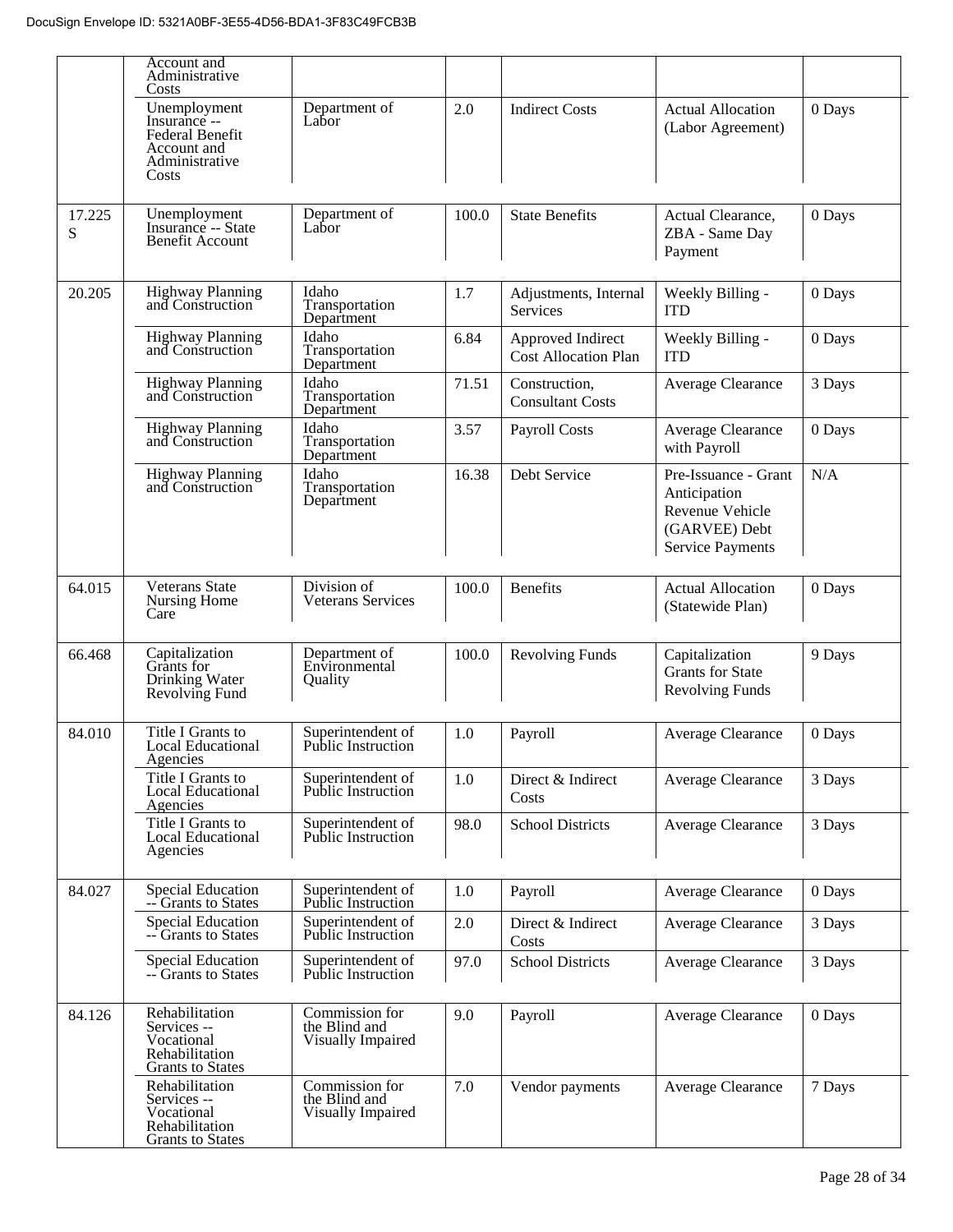|        | Rehabilitation<br>Services --<br>Vocational<br>Rehabilitation<br><b>Grants to States</b> | Idaho Division of<br>Vocational<br>Rehabilitation | 28.0  | Vendor Payments,<br><b>Benefits</b>                | <b>Biweekly Actual</b>                            | N/A    |
|--------|------------------------------------------------------------------------------------------|---------------------------------------------------|-------|----------------------------------------------------|---------------------------------------------------|--------|
|        | Rehabilitation<br>Services --<br>Vocational<br>Rehabilitation<br><b>Grants to States</b> | Idaho Division of<br>Vocational<br>Rehabilitation | 28.0  | <b>Indirect Costs</b>                              | <b>Biweekly Actual</b>                            | N/A    |
|        | Rehabilitation<br>Services --<br>Vocational<br>Rehabilitation<br><b>Grants to States</b> | Idaho Division of<br>Vocational<br>Rehabilitation | 28.0  | Payroll                                            | <b>Biweekly Actual</b>                            | N/A    |
| 84.367 | Improving<br>Teacher Quality<br><b>State Grants</b>                                      | Superintendent of<br><b>Public Instruction</b>    | 97.0  | <b>School Districts</b>                            | Average Clearance                                 | 3 Days |
|        | Improving<br>Teacher Quality<br>State Grants                                             | Superintendent of<br>Public Instruction           | 1.0   | Payroll                                            | Average Clearance                                 | 0 Days |
|        | Improving<br>Teacher Quality<br><b>State Grants</b>                                      | Superintendent of<br><b>Public Instruction</b>    | 2.0   | Direct & Indirect<br>Costs                         | Average Clearance                                 | 3 Days |
| 93.558 | Temporary<br>Assistance for<br><b>Needy Families</b>                                     | Department of<br>Health and<br>Welfare            | 7.12  | Benefits (EBT)                                     | Actual Clearance,<br>ZBA - Same Day<br>Payment    | 0 Days |
|        | Temporary<br>Assistance for<br><b>Needy Families</b>                                     | Department of<br>Health and<br>Welfare            | 5.77  | Payroll                                            | Payroll Payment<br>Schedule (Health &<br>Welfare) | 0 Days |
|        | Temporary<br>Assistance for<br><b>Needy Families</b>                                     | Department of<br>Health and<br>Welfare            | 40.77 | <b>Indirect Costs</b>                              | <b>Actual Allocation</b><br>(Health & Welfare)    | 0 Days |
|        | Temporary<br>Assistance for<br><b>Needy Families</b>                                     | Department of<br>Health and<br>Welfare            | 46.34 | Direct Administrative<br>Costs and Benefits        | Composite<br>Clearance - (Health<br>& Welfare)    | 4 Days |
| 93.563 | <b>Child Support</b><br>Enforcement                                                      | Department of<br>Health and<br>Welfare            | 31.21 | Payroll                                            | Payroll Payment<br>Schedule (Health &<br>Welfare) | 0 Days |
|        | Child Support<br>Enforcement                                                             | Department of<br>Health and<br>Welfare            | 39.13 | Direct Administrative<br>Costs                     | Composite<br>Clearance - (Health<br>& Welfare)    | 4 Days |
|        | Child Support<br>Enforcement                                                             | Department of<br>Health and<br>Welfare            | 29.66 | <b>Indirect Costs</b>                              | <b>Actual Allocation</b><br>(Health & Welfare)    | 0 Days |
| 93.568 | Low-Income<br>Home Energy<br>Assistance                                                  | Department of<br>Health and<br>Welfare            | 0.34  | Payroll                                            | Payroll Payment<br>Schedule (Health &<br>Welfare) | 0 Days |
|        | Low-Income<br>Home Energy<br>Assistance                                                  | Department of<br>Health and<br>Welfare            | 99.17 | Direct Administrative<br><b>Costs and Benefits</b> | Composite<br>Clearance - (Health<br>& Welfare)    | 0 Days |
|        | Low-Income<br>Home Energy<br>Assistance                                                  | Department of<br>Health and<br>Welfare            | 0.49  | <b>Indirect Costs</b>                              | <b>Actual Allocation</b><br>(Health & Welfare)    | 0 Days |
| 93.575 | Child Care and<br>Development<br><b>Block Grant</b>                                      | Department of<br>Health and<br>Welfare            | 0.89  | Payroll                                            | Payroll Payment<br>Schedule (Health &<br>Welfare) | 0 Days |
|        | Child Care and<br>Development<br><b>Block Grant</b>                                      | Department of<br>Health and<br>Welfare            | 92.25 | Direct Administrative<br>Costs and Benefits        | Composite<br>Clearance - (Health<br>& Welfare)    | 4 Days |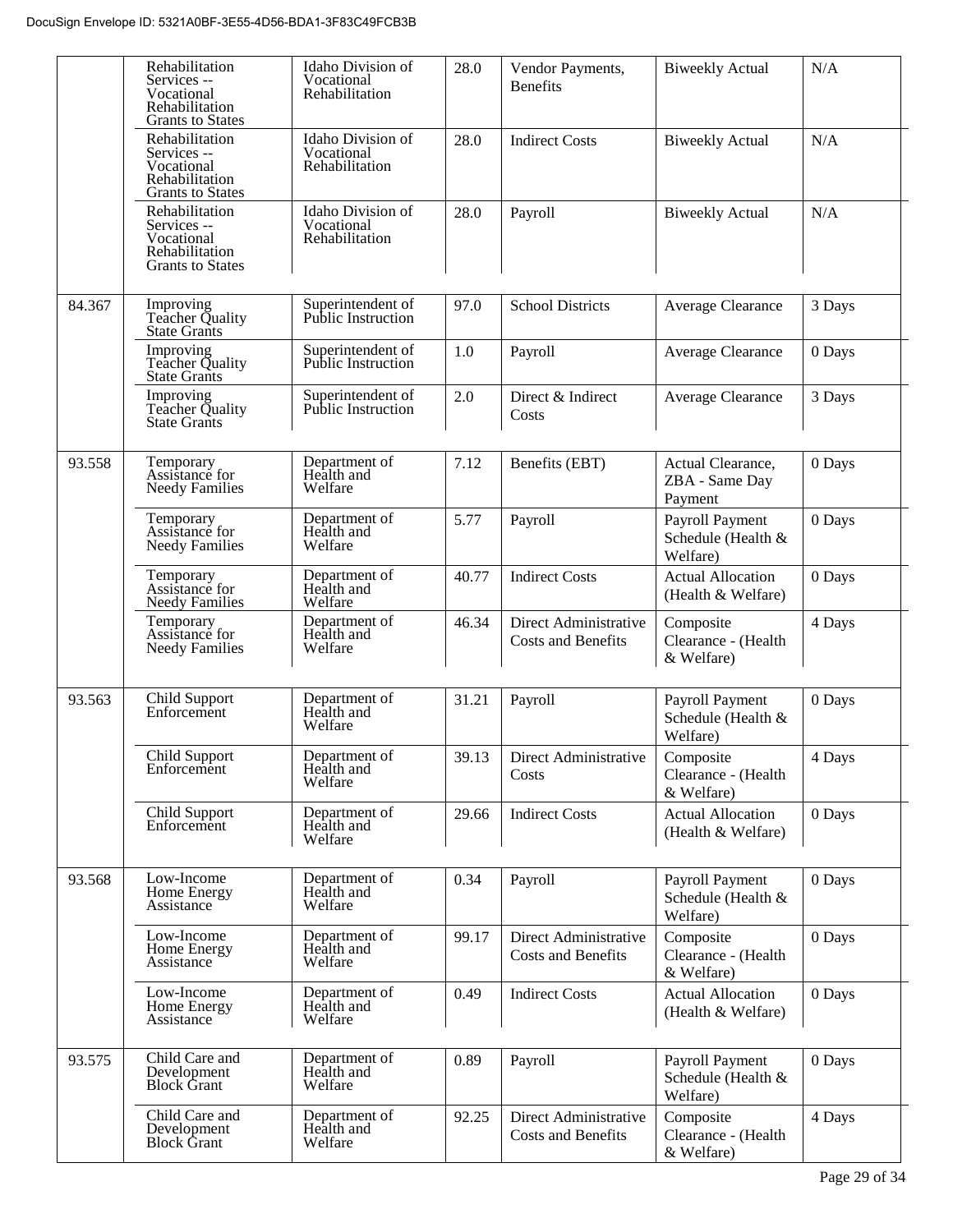|        | Child Care and<br>Development<br><b>Block Grant</b>                                           | Department of<br>Health and<br>Welfare | 6.86  | <b>Indirect Costs</b>                              | <b>Actual Allocation</b><br>(Health & Welfare)    | 0 Days |
|--------|-----------------------------------------------------------------------------------------------|----------------------------------------|-------|----------------------------------------------------|---------------------------------------------------|--------|
| 93.596 | Child Care<br>Mandatory and<br>Matching Funds<br>of the Child Care<br>and Development<br>Fund | Department of<br>Health and<br>Welfare | 100.0 | Direct Administrative<br><b>Costs and Benefits</b> | Composite<br>Clearance - (Health<br>& Welfare)    | 4 Days |
| 93.658 | Foster Care --<br>Title IV-E                                                                  | Department of<br>Health and<br>Welfare | 1.25  | Payroll                                            | Payroll Payment<br>Schedule (Health &<br>Welfare) | 0 Days |
|        | Foster Care --<br>Title IV-E                                                                  | Department of<br>Health and<br>Welfare | 58.63 | Direct Administrative<br><b>Costs and Benefits</b> | Composite<br>Clearance - (Health<br>& Welfare)    | 4 Days |
|        | Foster Care --<br>Title IV-E                                                                  | Department of<br>Health and<br>Welfare | 40.12 | <b>Indirect Costs</b>                              | <b>Actual Allocation</b><br>(Health & Welfare)    | 0 Days |
| 93.659 | Adoption<br>Assistance                                                                        | Department of<br>Health and<br>Welfare | 20.47 | <b>Indirect Costs</b>                              | <b>Actual Allocation</b><br>(Health & Welfare)    | 0 Days |
|        | Adoption<br>Assistance                                                                        | Department of<br>Health and<br>Welfare | 79.53 | Direct Administrative<br><b>Costs and Benefits</b> | Composite<br>Clearance - (Health<br>& Welfare)    | 4 Days |
| 93.767 | Children's Health<br>Insurance<br>Program                                                     | Department of<br>Health and<br>Welfare | 96.32 | <b>Benefits</b>                                    | <b>Estimated Clearance</b>                        | N/A    |
|        | Children's Health<br>Insurance<br>Program                                                     | Department of<br>Health and<br>Welfare | 1.62  | <b>Indirect Costs</b>                              | <b>Actual Allocation</b><br>(Health & Welfare)    | 0 Days |
|        | Children's Health<br>Insurance<br>Program                                                     | Department of<br>Health and<br>Welfare | 2.06  | Direct Administrative<br>Costs                     | Composite<br>Clearance - (Health<br>& Welfare)    | 4 Days |
| 93.778 | Medical<br>Assistance<br>Program                                                              | Department of<br>Health and<br>Welfare | 95.47 | <b>Benefits</b>                                    | <b>Estimated Clearance</b>                        | N/A    |
|        | Medical<br>Assistance<br>Program                                                              | Department of<br>Health and<br>Welfare | 0.76  | Payroll                                            | Payroll Payment<br>Schedule (Health &<br>Welfare) | 0 Days |
|        | Medical<br>Assistance<br>Program                                                              | Department of<br>Health and<br>Welfare | 1.8   | Direct Administrative<br>Costs                     | Composite<br>Clearance - (Health<br>& Welfare)    | 4 Days |
|        | Medical<br>Assistance<br>Program                                                              | Department of<br>Health and<br>Welfare | 1.97  | <b>Indirect Costs</b>                              | <b>Actual Allocation</b><br>(Health & Welfare)    | 0 Days |
| 96.001 | Social Security --<br>Disability<br>Insurance                                                 | Department of<br>Labor                 | 17.0  | Non-payroll<br><b>Administrative Costs</b>         | Drawdowns on<br>Payroll Cycle                     | 0 Days |
|        | Social Security --<br>Disability<br>Insurance                                                 | Department of<br>Labor                 | 21.0  | <b>Vendor Payments</b>                             | Average Clearance                                 | 5 Days |
|        | Social Security --<br>Disability<br>Insurance                                                 | Department of<br>Labor                 | 53.0  | Payroll                                            | Average Clearance                                 | 0 Days |
|        | Social Security --<br>Disability<br>Insurance                                                 | Department of<br>Labor                 | 9.0   | <b>Indirect Costs</b>                              | <b>Actual Allocation</b><br>(Labor Agreement)     | 0 Days |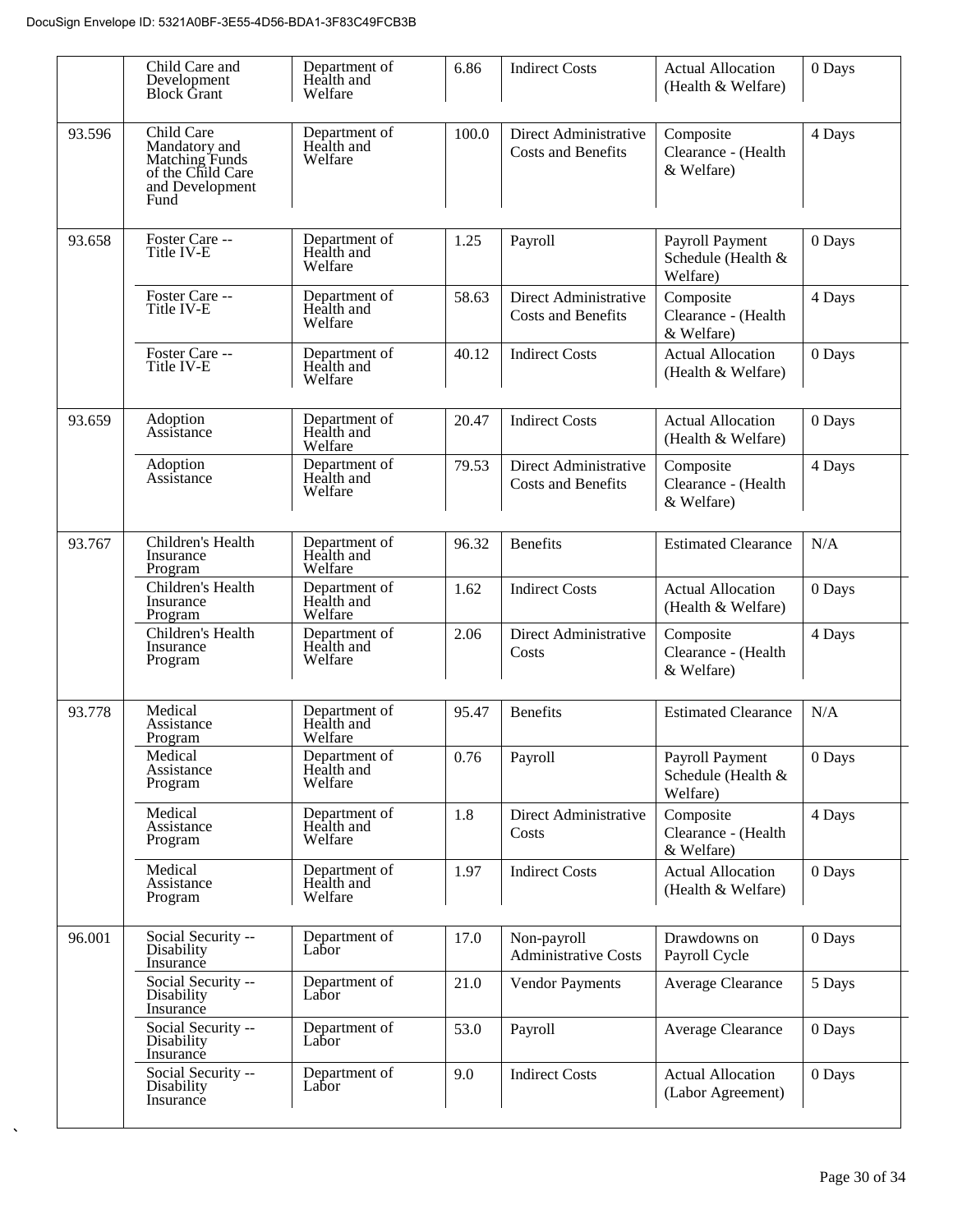#### **Certification**

I hereby certify that an authorized State official has certified at least every five years that the "Rounded Days of Clearance" listed

in Exhibit 2 of this Treasury-State Agreement:

- 1. Have been prepared in accordance with the standards provided in 31 CFR 205.20;
- 2. Accurately represent the flow of Federal funds under the Federal assistance programs to which they apply;
- 3. Reflect seasonal or other periodic variations in the clearance activities; and,
- 4. Are auditable.

6/22/2021

Date:

Printed Name: David Fulkerson

|                       | -DocuSigned by: |  |
|-----------------------|-----------------|--|
| Certifying Signature: | David Fulkerson |  |
|                       | DA407C2C94FD4A1 |  |

Title: DFM Deputy Administrator/State Financial Officer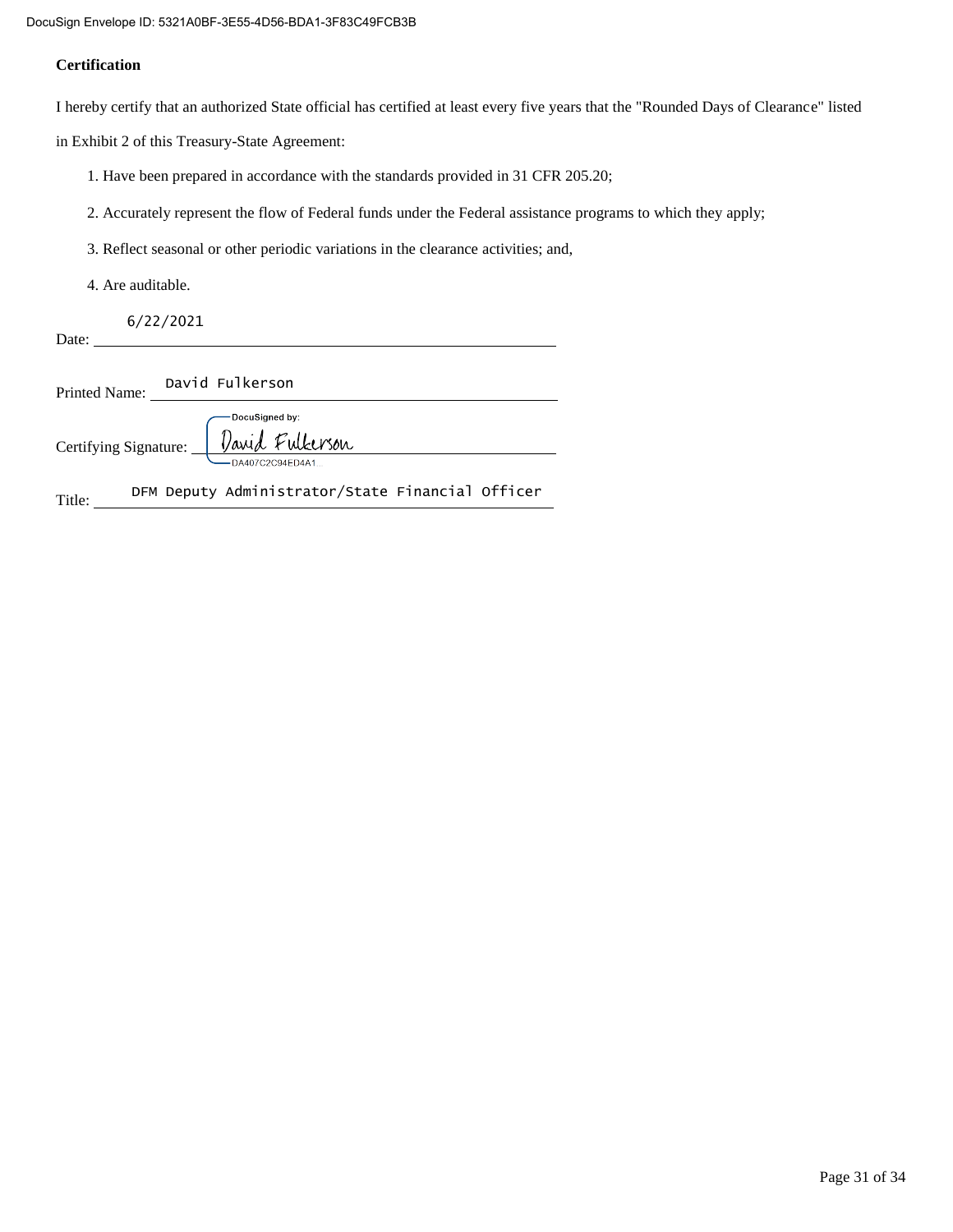# **Cash Management Improvement Act - 2020 Treasury State Agreement State of Idaho**

### **Exhibit II Estimated Clearance**

*Effective 07/01/2021 until 06/30/2022*

93.767 Children's Health Insurance Program

 $\bar{\mathbf{v}}$ 

| Day                           | % Cleared |
|-------------------------------|-----------|
| Day 1                         | 0.0       |
| Day 2                         | 93.54     |
| Day 3                         | 0.1       |
| Day 4                         | 1.66      |
| Day 5                         | 1.6       |
| Day 6                         | 0.91      |
| Day 7                         | 0.54      |
| Day 8                         | 0.43      |
| Day 9                         | 0.25      |
| Day 10                        | 0.97      |
| Day 11                        | 0.0       |
| Day 12                        | 0.0       |
| Day 13                        | 0.0       |
| Day 14                        | 0.0       |
| Day 15                        | 0.0       |
| Day 16                        | 0.0       |
| Day 17                        | 0.0       |
| Day 18                        | 0.0       |
| Day 19                        | 0.0       |
| $\frac{\overline{Day 20}}{2}$ | 0.0       |
| Day 21                        | 0.0       |
| Day 22                        | 0.0       |
| Day 23                        | 0.0       |
| Day 24                        | 0.0       |
| Day 25                        | 0.0       |
| Day 26                        | 0.0       |
| Day 27                        | 0.0       |
| Day 28                        | 0.0       |
| Day 29                        | 0.0       |
| Day 30                        | 0.0       |
| Day 31                        | 0.0       |
| Total                         | 100.0     |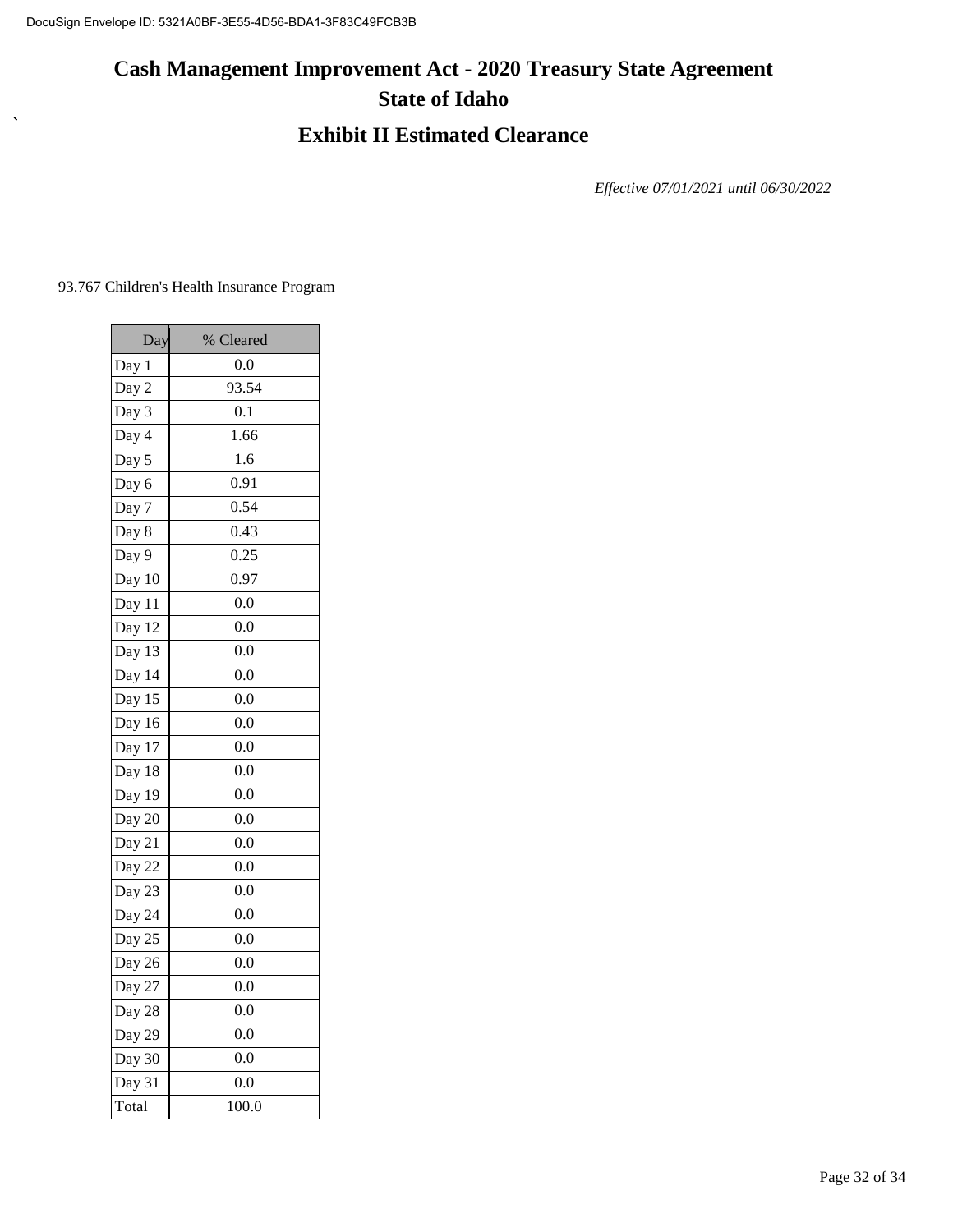#### 93.778 Medical Assistance Program

| Day    | % Cleared    |
|--------|--------------|
| Day 1  | 0.0          |
| Day 2  | 93.54        |
| Day 3  | 0.1          |
| Day 4  | 1.66         |
| Day 5  | 1.6          |
| Day 6  | 0.91         |
| Day 7  | 0.54         |
| Day 8  | 0.43         |
| Day 9  | 0.25         |
| Day 10 | 0.97         |
| Day 11 | 0.0          |
| Day 12 | 0.0          |
| Day 13 | $_{\rm 0.0}$ |
| Day 14 | 0.0          |
| Day 15 | 0.0          |
| Day 16 | 0.0          |
| Day 17 | 0.0          |
| Day 18 | 0.0          |
| Day 19 | 0.0          |
| Day 20 | 0.0          |
| Day 21 | 0.0          |
| Day 22 | 0.0          |
| Day 23 | 0.0          |
| Day 24 | 0.0          |
| Day 25 | 0.0          |
| Day 26 | 0.0          |
| Day 27 | 0.0          |
| Day 28 | 0.0          |
| Day 29 | 0.0          |
| Day 30 | 0.0          |
| Day 31 | 0.0          |
| Total  | 100.0        |

#### **Certification**

I hereby certify that the % Cleared listed in Exhibit II Estimated Clearance of this Treasury State Agreement:

- 1. Has been prepared in accordance with the standards provided in 31 CFR 205.20;
- 2. Accurately represents the flow of federal funds under the federal assistance programs to which they apply;
- 3. Reflects seasonal or other periodic variations in the clearance activities;